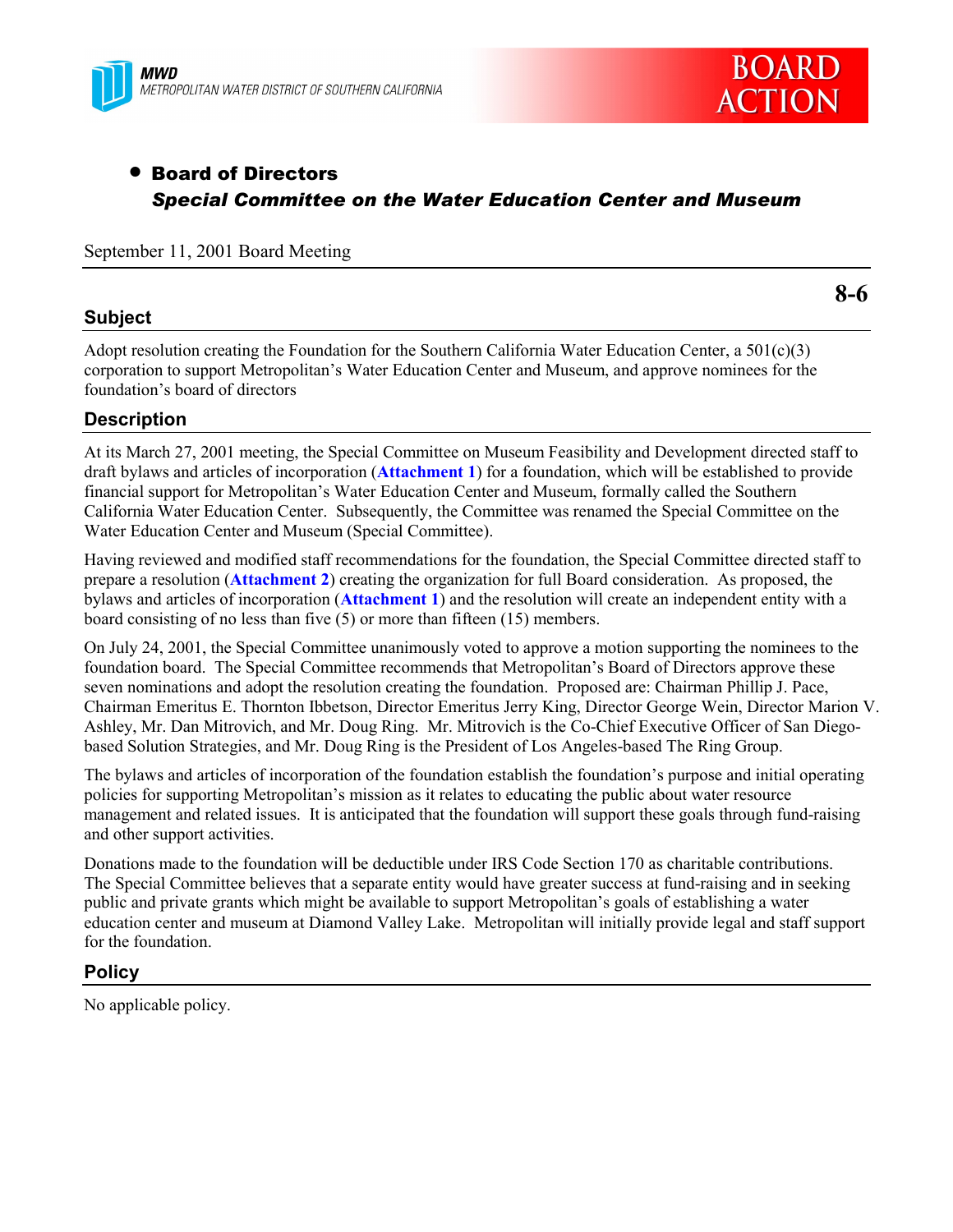# **CEQA**

The proposed resolution creating the Foundation for the Southern California Water Education Center is not defined as a project under the California Environmental Quality Act (CEQA), because the proposed action involves the creation of government funding mechanisms or other government fiscal activities, which do not involve a commitment to any specific project which may result in a potentially significant physical impact on the environment (Section 15378(b)(4) of the State CEQA Guidelines).

# **Board Options/Fiscal Impacts**

#### **Option #1**

Adopt the CEQA determination and resolution creating an independent entity to support Metropolitanís Water Education Center and Museum through fund-raising and other support functions. **Fiscal Impact:** The foundation will initially seek the technical expertise of an Executive Director/ Development Manager (consultant) to manage fund-raising activities. The average salary for a full-time museum development manager is \$70,000 per year. The funding for a development manager and the foundation's future operational costs will be financed through fund-raising activities.

#### **Option #2**

Do not adopt resolution creating an independent entity to support Metropolitan's Water Education Center and Museum.

**Fiscal Impact:** Undetermined

# **Staff Recommendation**

Option #1

*Phillip J. Pace*

*Chairman of the Board*

9/6/2001 *Date*

**Attachment 1 - Bylaws and Articles of Incorporation Attachment 2 - Resolution**

BLA #1249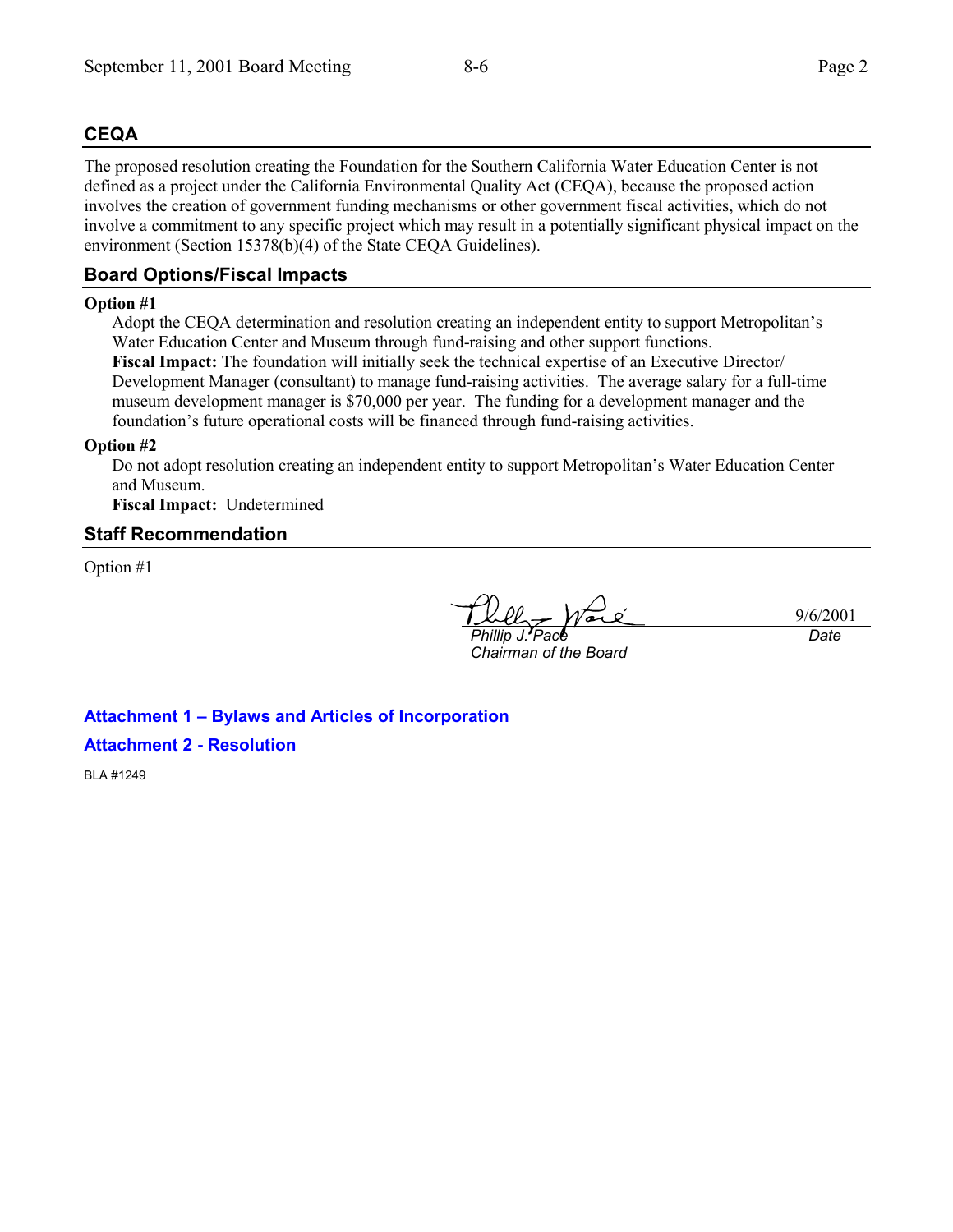#### **BYLAWS**

# **The Foundation for the Southern California Water Education Center, a California nonprofit public benefit corporation**

# **ARTICLE I NAME**

The name of this corporation shall be the Foundation for the Southern California Water Education Center (the "Corporation").

## **ARTICLE II PURPOSE, NONPARTISAN ACTIVITIES, DEDICATION OF ASSETS**

Section 1. PURPOSE. The primary purposes of this Corporation shall be:

(a) To create, promote, develop and facilitate water education.

(b) To solicit, receive and administer funds from public and/or private sources by grant, contract or loan for use in attaining the purposes for which this Corporation is organized;

(c) To engage in any lawful activity incidental or conducive to the purposes for which this Corporation is organized.

## Section 2. NONPARTISAN ACTIVITIES.

This Corporation has been formed under the California Nonprofit Public Benefit Corporation Law for the public purposes described above, and it shall be nonprofit and nonpartisan. No substantial part of the activities of the Corporation shall consist of carrying on propaganda, or otherwise attempting to influence legislation, except as provided in Section 501(h) of the Internal Revenue Code, and the Corporation shall not participate or intervene in (including the publication or distribution of statements) any political campaign on behalf of or in opposition to any candidate for public office or for or against any cause or measure being submitted to the people for a vote. The Corporation shall not, except to an insubstantial degree, engage in any activities or exercise any powers that are not in furtherance of the purposes described above.

## Section 3. DEDICATION OF ASSETS.

The properties and assets of this nonprofit Corporation are irrevocably dedicated to charitable purposes. No part of the net earnings, properties, or assets of this Corporation, on dissolution or otherwise, shall inure to the benefit of any private person or individual, or any director, officer or trustee of this Corporation. On liquidation or dissolution, all properties, assets and obligations shall be distributed and paid over to the Metropolitan Water District of Southern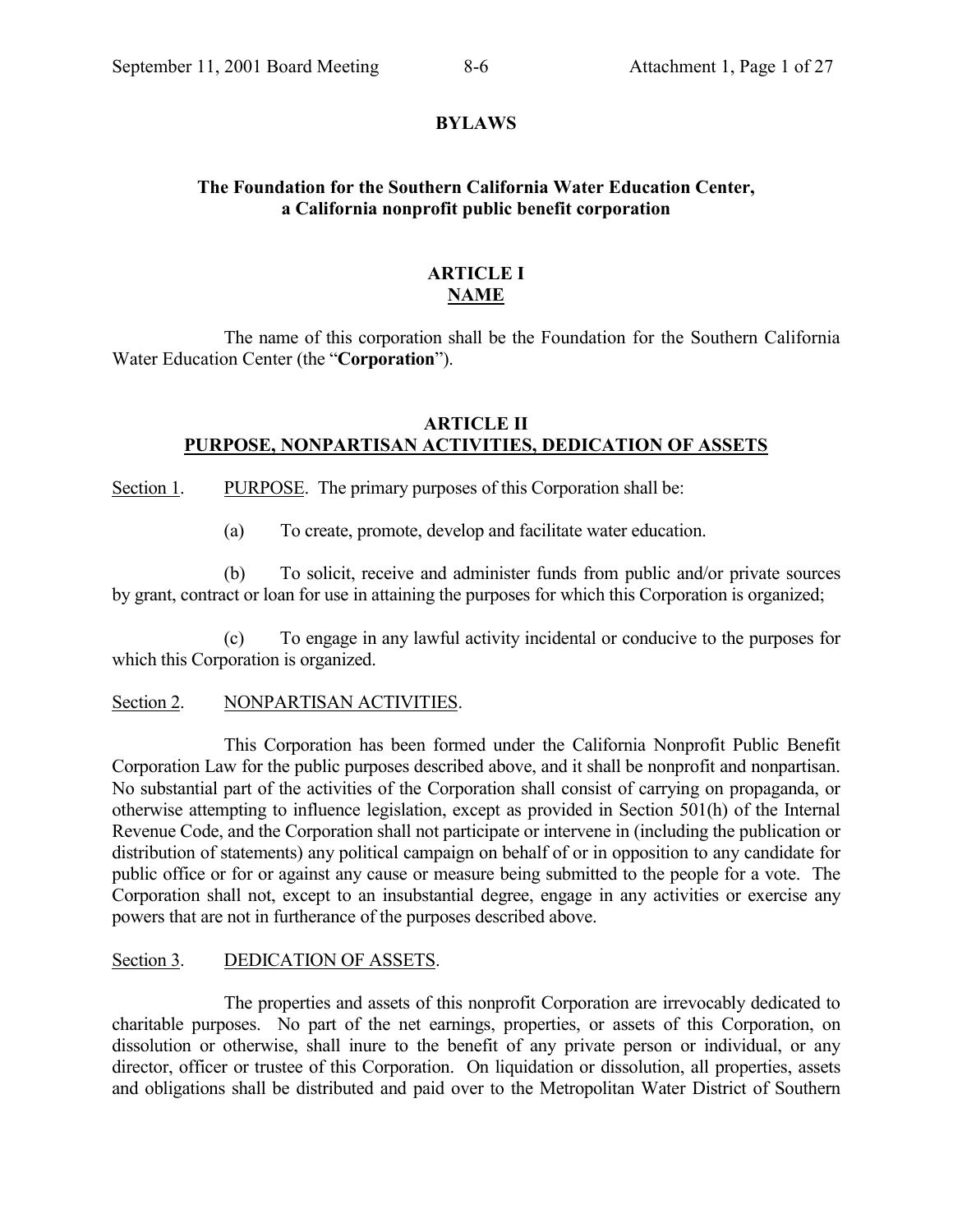California for purposes consistent with those of the Corporation or to an organization dedicated to educational or charitable purposes, provided that the organization continues to be dedicated to the exempt purposes as specified in Section 501(c)(3) of the Internal Revenue Code.

## **ARTICLE III MEMBERS**

#### Section 1. MEMBERS.

This Corporation shall have no members.

# **ARTICLE IV DIRECTORS**

Section 1. POWERS.

(a) General Corporate Powers. Subject to the provisions and limitations of the California Nonprofit Public Benefit Corporation Law and any other applicable laws, and any limitations of the Articles of Incorporation and of these Bylaws, the activities and affairs of the Corporation shall be managed, and all corporate powers shall be exercised, by or under the direction of the Board of Directors ("**Board**").

(b) Specific Powers. Without prejudice to these general powers, but subject to the same limitations, the Board shall have the power to:

(i) Appoint and remove, at the pleasure of the Board, all officers, agents and employees of the Corporation; prescribe powers and duties for them that are consistent with law, with the Articles of Incorporation and with these Bylaws; and fix their compensation and require from them security for faithful performance of their duties.

(ii) Change the principal office or the principal business office in the State of California from one location to another; cause the Corporation to be qualified to conduct its activities in any other state, territory, dependency or country and conduct its activities within or outside the State of California; and designate any place within or outside the State of California for the holding of any meeting, including annual meetings.

(iii) Adopt and use a corporate seal and alter the form thereof.

(iv) Borrow money and incur indebtedness on behalf of the Corporation, and cause to be executed and delivered for the purposes of the Corporation, in the corporate name, promissory notes, bonds, debentures, deeds of trust, mortgages, pledges, hypothecations and other evidences of debt and securities.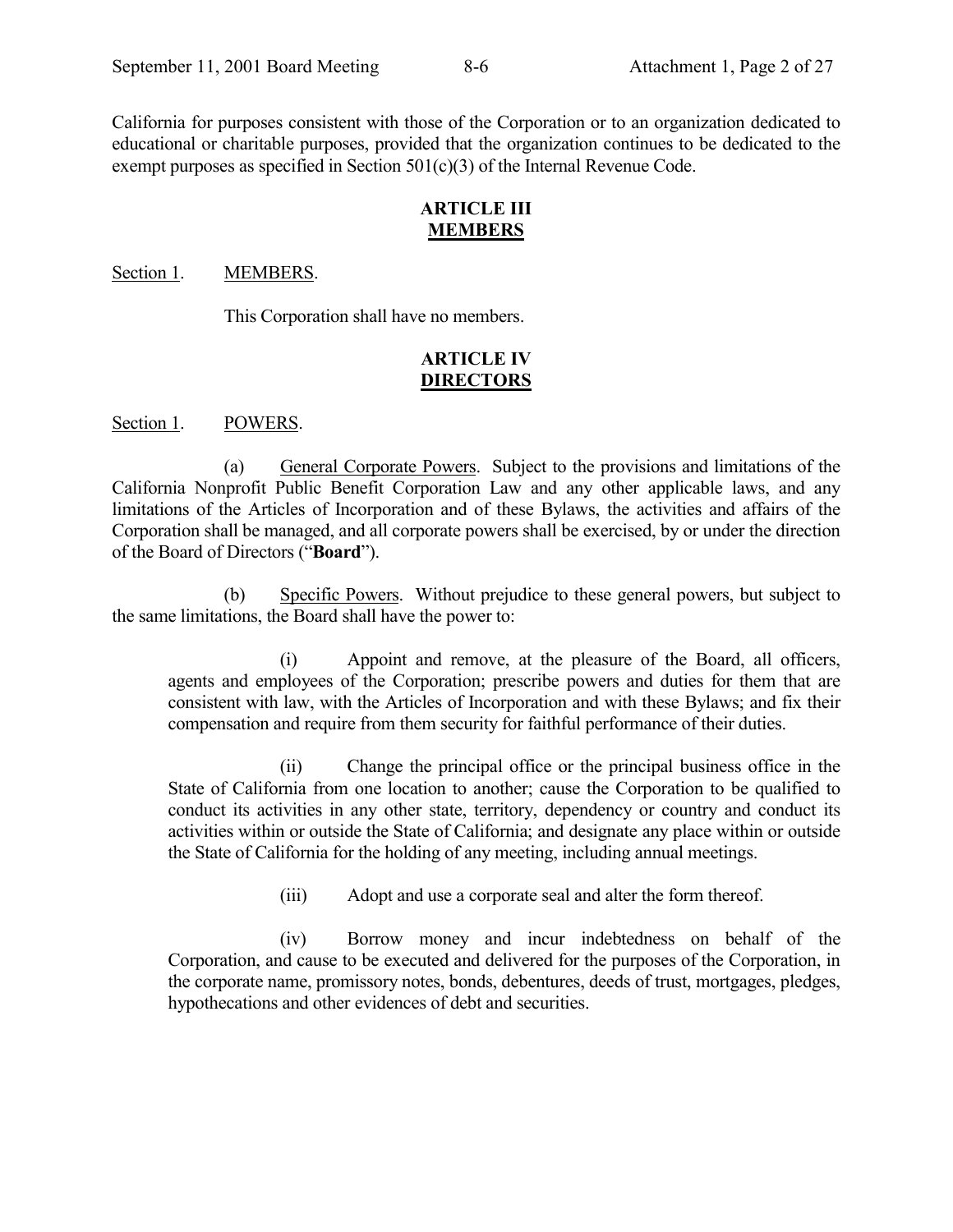# Section 2. NUMBER; SELECTION; AND RESTRICTIONS ON DIRECTORS.

(a) Authorized number. The authorized number of Directors shall be not less than five  $(5)$  nor more than fifteen  $(15)$ .

(b) Election. New Directors shall be elected at the annual meeting of the Board by a majority of the Directors then in office. The initial number of Directors shall be seven (7) and shall be divided into two (2) classes of Directors, classes A and B respectively. Class A shall consist of three (3) Directors who shall hold office for the initial post-incorporation term of two (2) years, commencing on the date of the Director's election, and shall serve until the end of the term or until a successor is elected. Class B shall consist of four (4) Directors who shall hold office for the initial post-incorporation term of four (4) years, commencing on the date of the Director's election, and shall serve until the end of the term or until a successor is elected. Any increase in the number of Directors shall result in the allocation to the respective classes in such a manner that the number of Directors in either class shall not exceed the number of Directors in the other class by more than one. The term of each Director in a particular class shall end on the same date as the other Directors in that particular class, irrespective of the date such Director was elected to the Board.

(c) Restrictions on Directors. A Director may not participate in any vote on any proposed transaction with another organization or entity of which such Director is also an employee, principal or current director.

# Section 3. TERM OF OFFICE OF DIRECTORS.

On the completion of the initial term in office, each Director shall hold office for a term of four (4) years, commencing on the date of the Director's election at the annual meeting of the Board, and shall serve until the end of the term or until a successor is elected.

# Section 4. VACANCIES.

(a) Events Causing Vacancy. A vacancy or vacancies on the Board shall exist on the occurrence of the following: (1) the death, removal, suspension or resignation of any Director; or (2) the declaration by resolution of the Board of a vacancy in the office of a Director who has been declared of unsound mind by an order of court or convicted of a felony or has been found by final order or judgment of any court to have breached a duty under Section 5230 and following of the California Nonprofit Public Benefit Corporation Law.

(b) Resignations. Except as provided in this subsection, any Director may resign effective upon giving written notice to the Chairman of the Board, or the Secretary of the Board, unless such notice specifies a later time for the resignation to become effective. Except upon notice to the Attorney General of the State of California, no Director may resign when the Corporation would then be left without a duly elected Director or Directors in charge of its affairs.

(c) Removal. A Director may be removed for cause upon the affirmative vote of two-thirds of the Directors. Cause shall include three (3) unexcused absences in a twelve-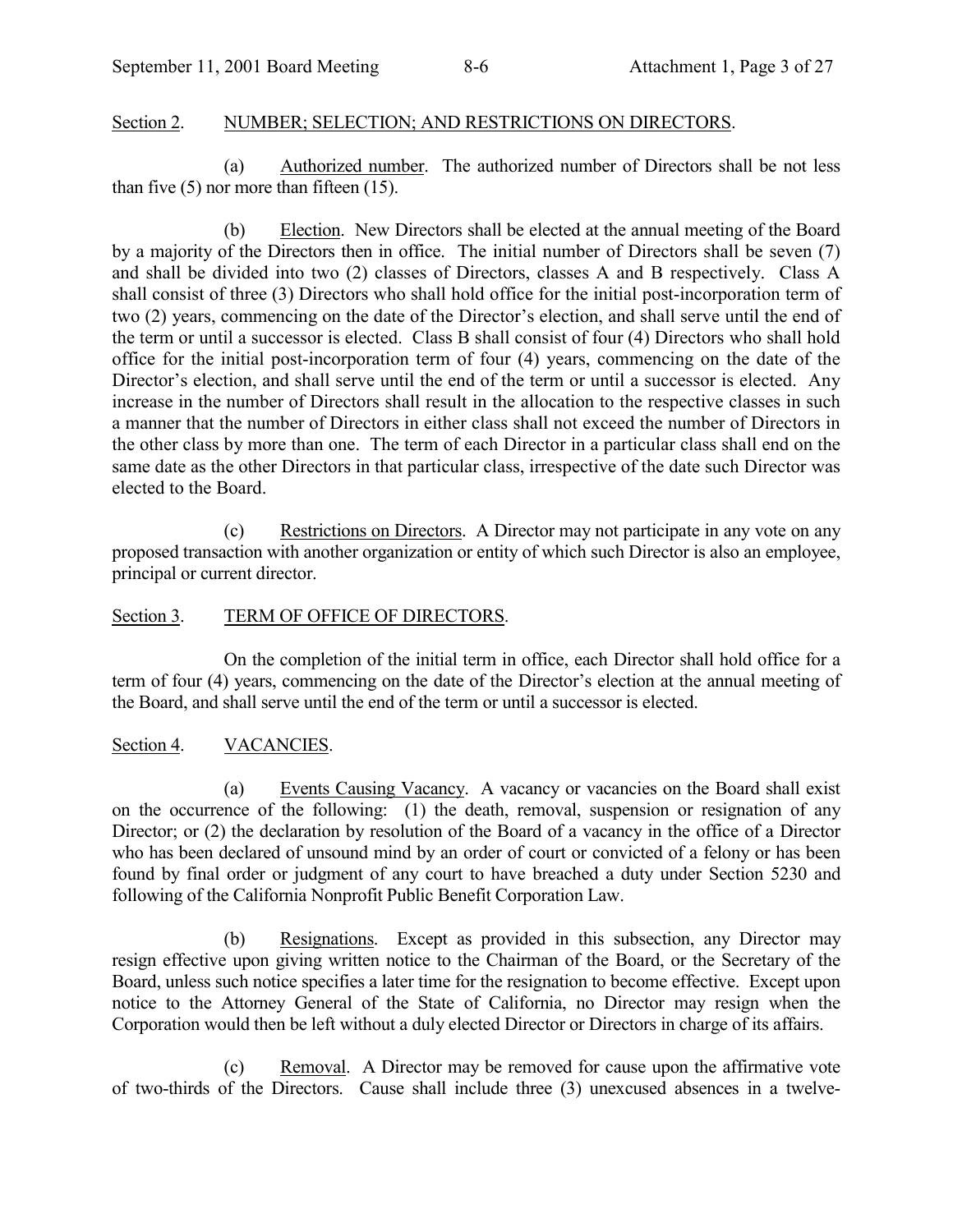(12) month period; change in residency from the Corporationís service areas, and any other conduct which is a breach of the Director's fiduciary responsibility to the Corporation.

(d) Filling Vacancies. Any vacancy on the Board shall be filled by vote of the remaining Directors, whether or not less than a quorum, or by a sole remaining Director.

(e) No Vacancy On Reduction Of Number Of Directors. No reduction of the authorized number of Directors shall have the effect of removing any Director before the Director's term of office expires.

## Section 5. PLACE OF MEETINGS; MEETINGS BY TELEPHONE.

Meetings of the Board shall be held at the principal office of the Corporation or at such other place as has been designated by the Board. In the absence of any such designation, meetings shall be held at the principal office of the Corporation. Consistent with applicable law, any meeting may be held by conference telephone or similar communication equipment, so long as all Directors participating in the meeting can hear one another, and all such Directors shall be deemed to be present in person at such meeting.

## Section 6. ANNUAL, REGULAR AND SPECIAL MEETINGS.

(a) Annual Meeting. The Board shall hold an annual meeting for the purpose of organization, election of officers, and the transaction of other business, during the last quarter of each fiscal year. Notice of such meeting shall be provided as required by law.

(b) Other Regular Meetings. The Board shall hold regular business meetings throughout the year, which shall be held without call and on a date to be fixed by resolution of the Board. Regular meetings shall be noticed to the extent required by law. Any given meeting may be dispensed with by majority vote of the Board.

(c) Special Meetings. Special meetings of the Board for any purpose may be called at any time by the Chair, any Vice Chair, the Secretary or any Director.

(i) Notice. Notice of the time and place of special meetings shall be provided as required by law and shall be given to each Director either: 1) by personal delivery of written notice; 2) by first-class mail, postage pre-paid; 3) by telephone, either directly to the Director or to a person at the Director's office who would reasonably be expected to communicate that notice promptly to the Director; or 4) by cable or telegram, charges prepaid, or telecopy. All such notices shall be given or sent to the Director's address and or telephone number as shown on the records of the Corporation. Notices sent by first-class mail shall be deposited in the United States mail at least four (4) days before the time set for the meeting. Notices given by personal delivery, telephone, or telegraph shall be delivered, telephoned, or given to the telegraph company at least forty-eight (48) hours before the time set for the meeting.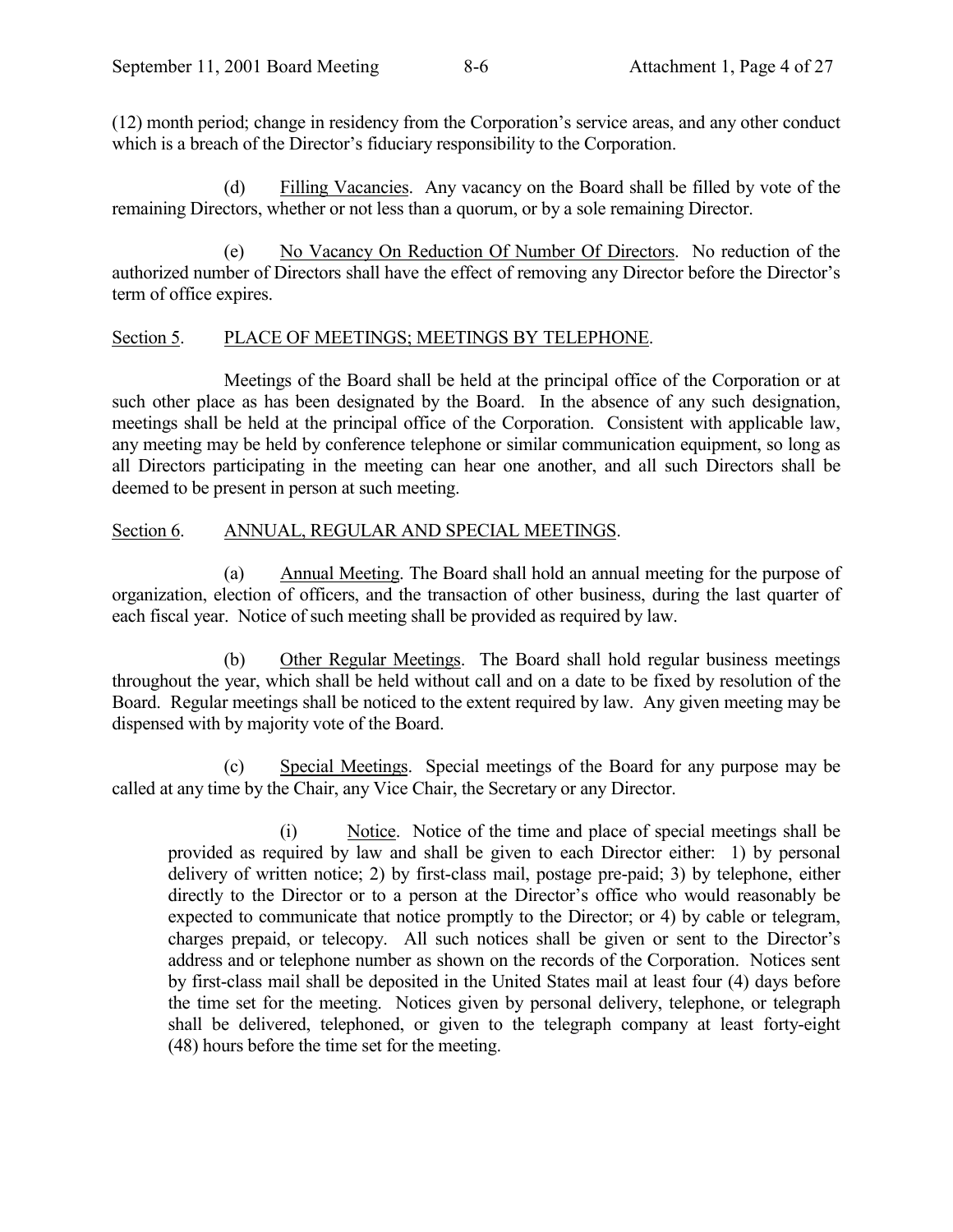(ii) Notice Contents. The notice shall state the time and place of the meeting, and such other information as may be required by law.

## Section 7. QUORUM.

A majority of the Directors shall constitute a quorum for the transaction of business, except to adjourn as provided in Section 9 of this Article IV. Subject to the more stringent provisions of the California Nonprofit Public Benefit Corporation Law, including, without limitation, those provisions relating to (i) approval of contracts or transactions in which a Director has a direct or indirect material financial interest, (ii) approval of certain transactions between corporations having a common directorship, (iii) creation of or appointment of committees of the Board, and (iv) indemnification of Directors. Every act or decision done or made by a majority of the Directors present at a meeting duly held at which a quorum is present shall be regarded as the act or decision of the Board. A meeting at which a quorum is initially present may continue to transact business, notwithstanding the withdrawal of Directors, if any action taken is approved by at least a majority of the required quorum for that meeting.

## Section 8. ADJOURNMENT.

A majority of the Directors present, whether or not a quorum is present, may adjourn any meeting to another time and place.

## Section 9. COMPENSATION.

The officers and Directors shall serve without compensation, but reasonable expenses incurred may be reimbursed when expended for and in the interest of the Corporation and approved by the Board.

## Section 10. ANNUAL REPORT.

The Board shall cause to be prepared an Annual Report on the status of the business and operations of the Corporation, in any manner as required by the laws of the State of California.

## Section 11. HONORARY DIRECTORS.

The Board may elect to appoint Honorary Directors and Officers. Such Honorary Directors and Officers shall serve at the pleasure of the Board and shall have no other powers except under this Section.

# **ARTICLE V OFFICERS**

## Section 1. OFFICERS.

The Corporation shall have the following elected officers: Chair, Vice Chair, Secretary and Treasurer. Nothing herein shall prohibit the Board from combining one or more of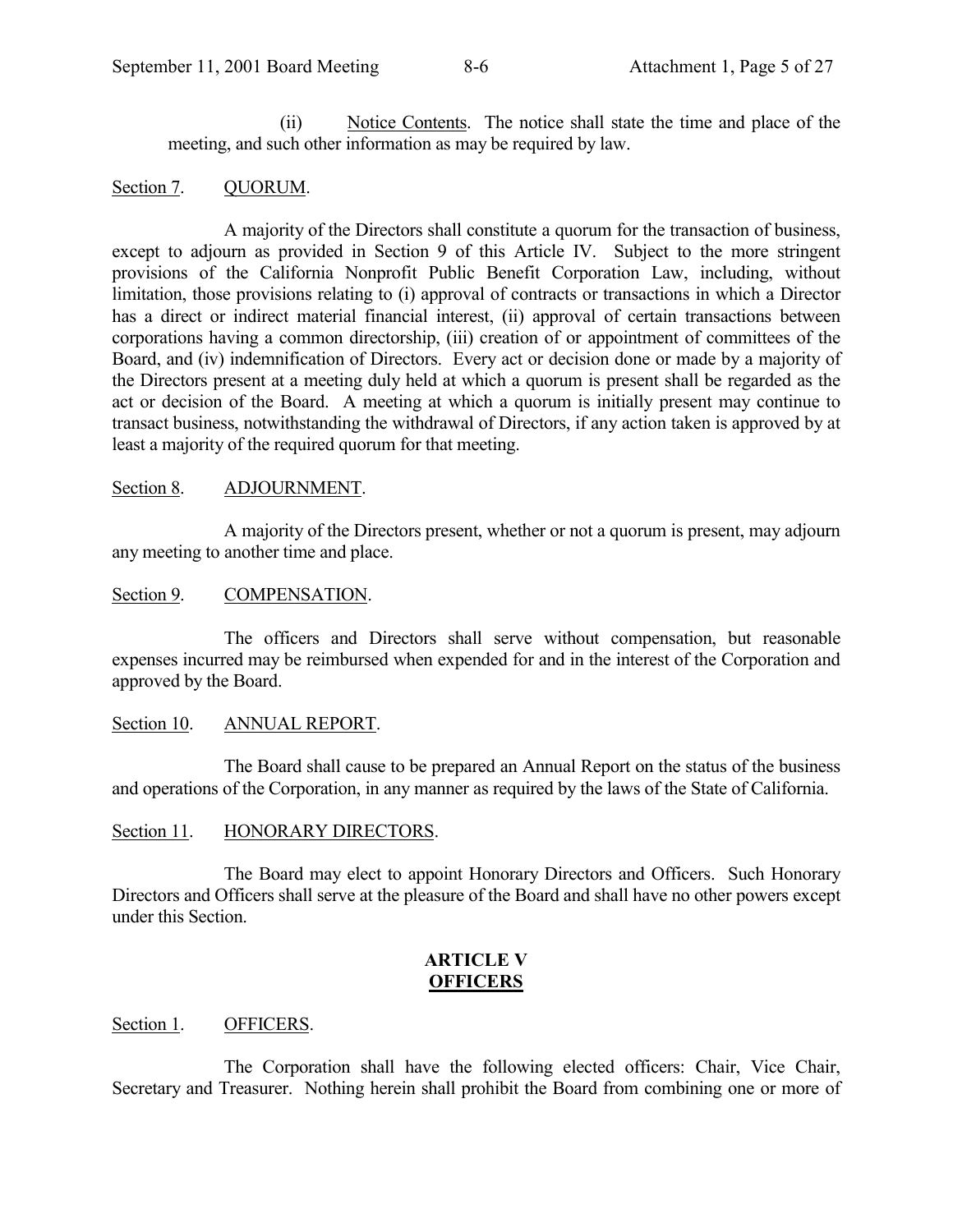the various offices; except that neither the Secretary nor the Treasurer may serve concurrently as the Chair. An elected officer must be a Director of the Corporation.

## Section 2. ELECTION OF OFFICERS; TERM.

The officers of the Corporation shall be elected by the Board, at the annual meeting, and each shall serve at the pleasure of the Board. Each officer shall serve until a successor is duly elected and qualified.

## Section 3. VACANCIES IN OFFICE.

A vacancy occurring in any office because of death, resignation, removal or other cause, shall be filled in the manner prescribed in these Bylaws for regular election to that office.

## Section 4. REMOVAL OF OFFICERS.

Any officer elected or appointed by the Board may be removed by an affirmative vote of a majority of the total Board whenever, in its judgment, the best interests of the Corporation would be served thereby.

## Section 5. RESPONSIBILITIES OF OFFICERS.

(a) Chair. The Chair shall preside at all meetings of the Board and of the Executive Committee. The Chair shall see that all orders and resolutions of the Board are carried into effect. The Chair, along with the Secretary or other officers authorized by the Board to do so, shall execute any deed, mortgage, bond contract, or other instrument which the Board has authorized to be executed. The Chair shall have general superintendence of all officers of the Corporation and shall see that their duties are properly performed. Such guidelines and direction as the Executive Director may require shall be provided by the Chair. The Chair shall, from time to time, report to the Board all matters within his knowledge which the interests of the Corporation may require to be brought to their notice.

(b) Vice Chair. In the absence or disability of the Chair, the Vice Chair shall perform all of the duties of the Chair, and when so acting, shall have all the powers of and be subject to all of the restrictions upon the Chair. The Vice Chair shall have such other powers and perform such other duties as from time to time may be prescribed for them by the Board or the Bylaws.

(c) Secretary. The Secretary shall keep, or cause to be kept, at the principal office or such other place as the Board may direct, a book of minutes of all meetings and actions of the Board and of committees of the Board. The Secretary shall also keep, or cause to be kept, at the principal office in the State of California, a copy of the Articles of Incorporation and Bylaws, as amended to date. The Secretary shall give, or cause to be given, notice of all meetings of the Board or committees of the Board required by these Bylaws to be given. The Secretary shall keep the seal of the Corporation in safe custody and shall have such other powers and perform such other duties as may be prescribed by the Board or the Bylaws.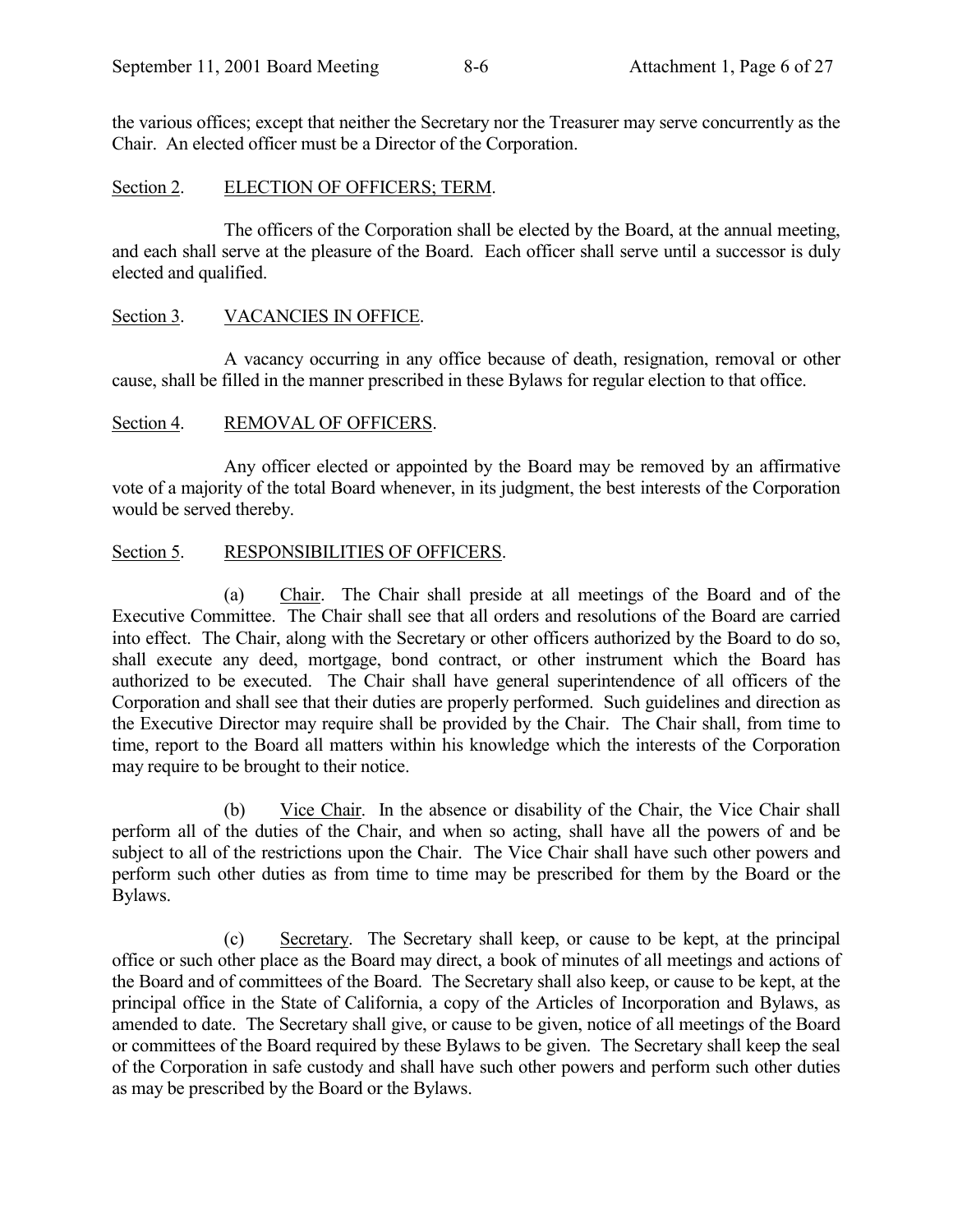(d) Treasurer. The Treasurer of the Corporation shall keep or maintain, or cause to be kept or maintained, adequate and correct books and accounts of the properties and transactions of the Corporation, and shall send or cause to be sent to the Directors such financial statements and reports as are required by law or these Bylaws to be given. The books of account shall be open to inspection by any Directors at all reasonable times. The Treasurer shall deposit all money and other valuables in the name and to the credit of the Corporation with such depositories as may be designated by the Board, shall disburse the funds of the Corporation as may be ordered by the Board, shall render to the Chair, when requested, an account of all transactions as Treasurer and of the financial condition of the Corporation, and shall have other powers and perform such other duties as may be prescribed by the Board or the Bylaws. If required by the Board, the Treasurer shall give the Corporation a bond in the amount and with the surety or sureties specified by the Board for faithful performance of the duties of the office and for restoration to the Corporation of all its books, papers, vouchers, money and other property of every kind in the possession or under the control of the Treasurer upon death, resignation, retirement or removal from office.

#### Section 6. LIMITATION ON OFFICERS.

Notwithstanding any other provision of this Article V, no expenditure of an amount in excess of One Thousand Dollars (\$1000.00), and no obligation requiring or binding the Corporation to expend an amount in excess of One Thousand Dollars (\$1000.00), shall be made or incurred except on the specific written approval of the Corporation's Chair or Executive Director, or other foundation employee designated by the Board.

## **ARTICLE VI COMMITTEES**

The Board may establish such committees as are appropriate to carry out the business of the Corporation. These committees may include, but not be limited to, a Fundraising Committee, a Grant Advisory Committee and a committee designed to develop new Board membership and nominate officers for the Board. Committee members shall be appointed by the Chair in consultation with the Executive Director. Committee members may include but need not be officers or members of the Board. All committee members shall serve until the first Annual Meeting following their appointment or until their successors have been appointed.

#### **ARTICLE VII EMPLOYED STAFF**

## Section 1. EMPLOYED STAFF.

The Board may employ an Executive Director and may authorize the employment of other employees as are needed to carry out the programs of the Corporation. The salary or wages and other terms of employment shall be set by the Board who may enter into contracts of employment on behalf of the Corporation.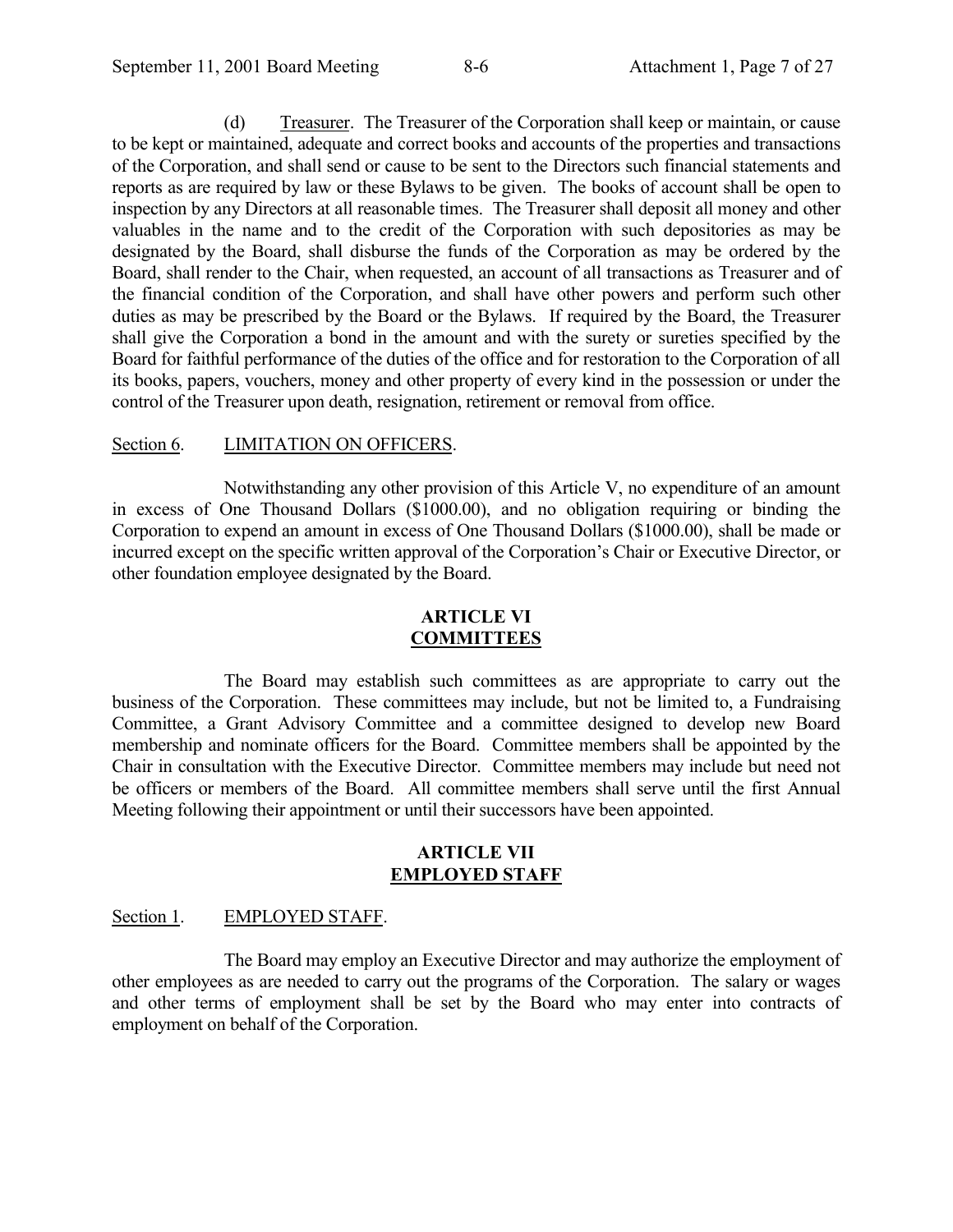#### Section 2. EXECUTIVE DIRECTOR.

The Executive Director shall serve at the pleasure of the Board for such compensation as the Board may determine. The Executive Director shall have overall general responsibility for the business operations of the Corporation and shall be its official representative. The Executive Director shall comply with the Board's policies and shall submit to the Board such reports, analyses, statistics, plans and other information as may be required from time to time, and shall assist the Board in the preparation of the Corporation's annual budget. The Executive Director may, but need not be, an officer and/or director of the Corporation.

#### **ARTICLE VIII INDEMNIFICATION AND INSURANCE**

#### Section 1. **INDEMNIFICATION.**

(a) Right of Indemnity. To the full extent permitted by law, this Corporation shall indemnify and defend its Directors, officers, employees and other persons described in Section 5238(a) of the California Corporations Code (the "Code"), including persons formerly occupying any such position, against all expenses, judgments, fines, settlements and other amounts actually and reasonably incurred in connection with any "proceeding", as that term is used in Section 5238(a) of the Code and including an action by or in the right of the Corporation, by reason of the fact that such person is or was a person described by such Section. *Expenses*, as used in this Section, shall have the same meaning as in Section 5238(a) of the Code.

(b) Approval of Indemnity. Upon written request to the Board by any person seeking indemnification under Section 5238(b) or Section 5238(c) of the Code, the Board shall promptly determine in accordance with Section 5238(e) of the Code whether the applicable standard of conduct set forth in Section 5238(b) or Section 5238(c) of the Code has been met and, if so, the Board shall authorize indemnification. If because the number of Directors who are parties to the proceeding with respect to which indemnification is sought is such as to prevent the formation of a quorum of Directors who are not parties to such proceeding, the Board or the attorney or other person rendering services in connection with the defense shall apply to the court in which such proceeding is or was pending to determine whether the applicable standard of conduct set forth in Section 5238(b) or Section 5238(c) of the Code has been met.

(c) Advancement of Expenses. To the fullest extent permitted by law, and except as is otherwise determined by the Board in a specific instance, expenses incurred by a person seeking indemnification under these Bylaws in defending any proceeding covered by these Bylaws shall be advanced by the Corporation prior to the final disposition of the proceeding upon receipt by the Corporation of an undertaking by or on behalf of such person that the advance will be repaid unless it is ultimately determined that such person is entitled to be indemnified by the Corporation therefor.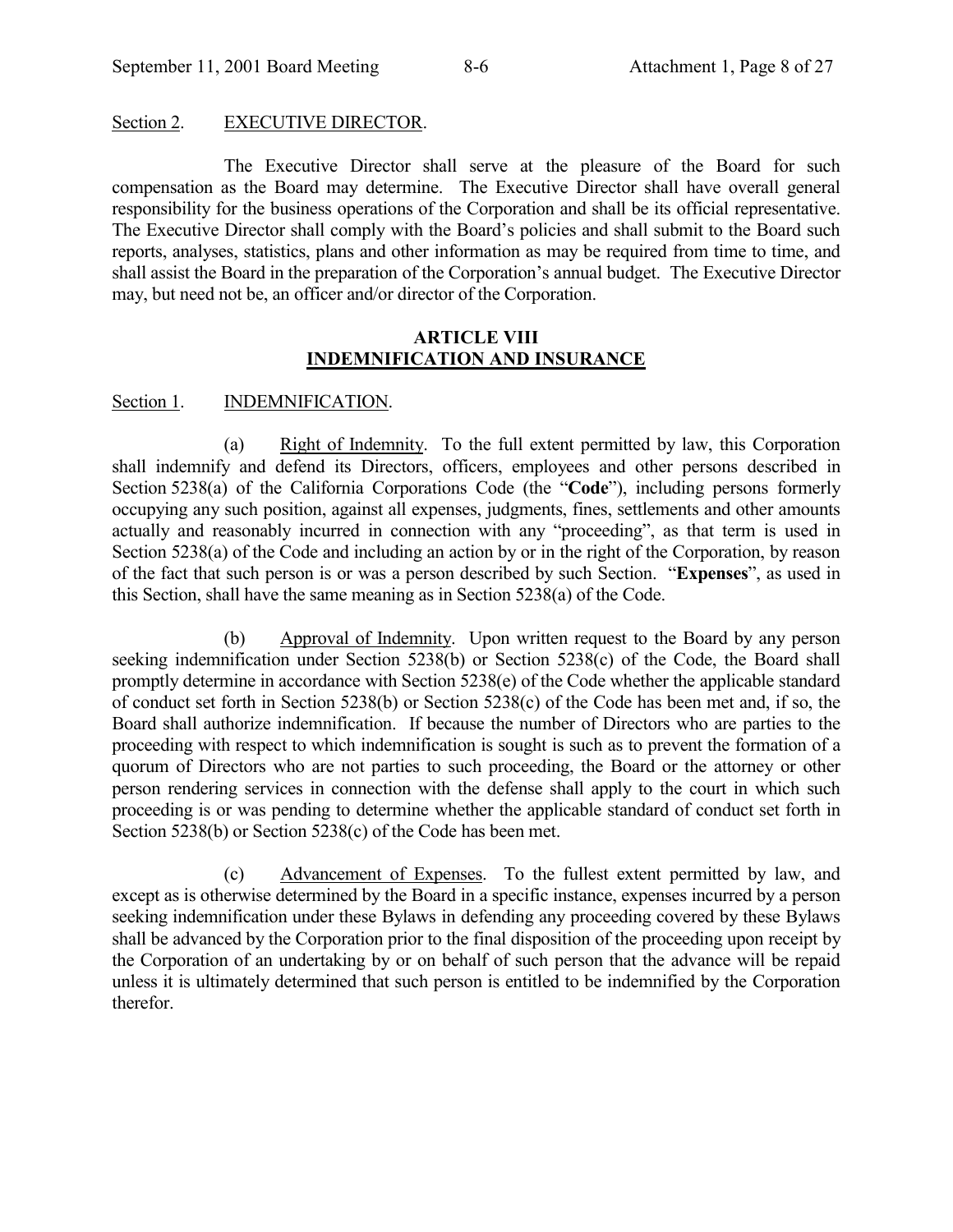#### Section 2. **INSURANCE.**

The Corporation shall purchase and maintain insurance to the full extent permitted by law on behalf of its officers, Directors, employees and other agents of the Corporation, against any liability asserted against or incurred by an officer, Director, employee or agent in such capacity or arising out of the officer's, Director's, employee's or agent's status as such.

## **ARTICLE IX MISCELLANEOUS**

## Section 1. MAINTENANCE OF CORPORATE RECORDS.

The Corporation shall keep: 1) adequate and correct books and records of account; and 2) minutes in written form of the proceedings of the Board and committees of the Board.

## Section 2. INSPECTION OF CORPORATE RECORDS.

In addition to other statutory requirements that may apply, every Director shall have the absolute right at any reasonable time to inspect all books, records and documents of every kind and the physical properties of the Corporation and the records of each of its subsidiary corporations, except confidential loan files. This inspection by a Director may be made in person or by an agent or attorney, and the right of inspection includes the right to copy and make extracts of documents.

#### Section 3. PRINCIPAL OFFICE.

The principal office of the Corporation shall be at such location within the project area, as shall be determined by the Board.

## Section 4. CORPORATE SEAL.

The Board shall, at its option, adopt a Corporate seal.

#### Section 5. DEPOSITORIES.

All funds of the Corporation not otherwise employed shall be deposited from time to time to the credit of the Corporation in such government-insured banks, savings and loan associations, trust companies, or other depositories as the Board may elect.

## Section 6. CHECKS, DRAFT, ETC.

All checks, drafts, or orders for the payment of money, notes or other evidence of indebtedness issued in the name of the Corporation shall be signed by two (2) persons, one (1) of whom shall be the Chair or Vice Chair, and one (1) of whom shall be the secretary or chief financial officer, provided the signers are two (2) separate persons. If authorized by the Board, one of the signers may be the Executive Director.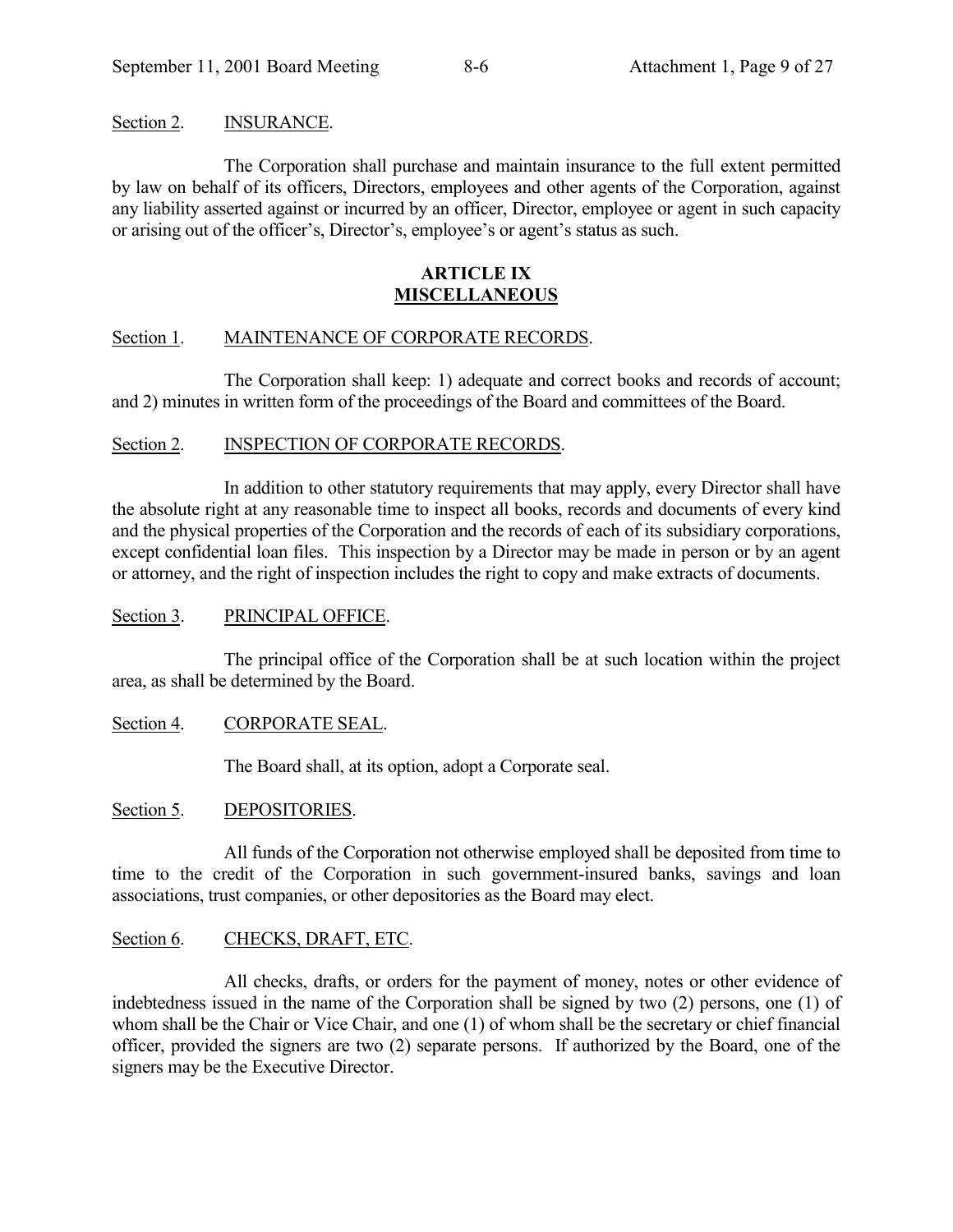## Section 7. FISCAL YEAR.

The fiscal year of the Corporation shall end on June 30th of each year.

## Section 8. **INVESTMENTS.**

Any funds of the Corporation which are not needed currently for the activities of the Corporation may, at the discretion of the Board, be invested in such government-insured deposits and federal government securities as are permitted by law.

## Section 9. NON-DISCRIMINATION.

The Corporation shall not discriminate against any person, employee or applicant for services, because of race, color, sex, age, national origin, political or religious opinions or affiliations. The Corporation shall abide by any and all pertinent rules, regulations, ordinances, statutes and laws of the state or federal government or agencies prohibiting discrimination.

## Section 10. PARLIAMENTARY PROCEDURE.

All meetings of the Board shall be governed by Roberts Rules of Order (current edition), unless contrary procedures are established by the Articles of Incorporation, these Bylaws or by resolution of the Board.

## Section 11. GIFTS.

The Board may accept, on behalf of the Corporation, any contribution, gift, bequest or devise for the general purposes or for any special purpose of the Corporation.

## **ARTICLE X CONSTRUCTION AND DEFINITIONS**

Unless the context otherwise requires, the general provisions, rules of construction and definitions in the California Nonprofit Public Benefit Corporation Law shall govern the construction of these Bylaws. Without limiting the generality of the above, the masculine gender includes the feminine and neuter, the singular includes the plural, and the plural includes the singular, and the term "person" includes both a legal entity and a natural person.

#### **ARTICLE XI AMENDMENTS**

These Bylaws may be amended or repealed and new Bylaws may be adopted by an affirmative vote of two-thirds (2/3) of the Directors. At least ten (10) days notice shall be given of any meeting at which a vote to amend the Bylaws will be taken. The Secretary of the Corporation shall see that a true and correct copy of all amendments of the Bylaws, duly certified by the Secretary, is attached to the official Bylaws of the Corporation and is maintained with the official records of the Corporation at the principal office of the Corporation.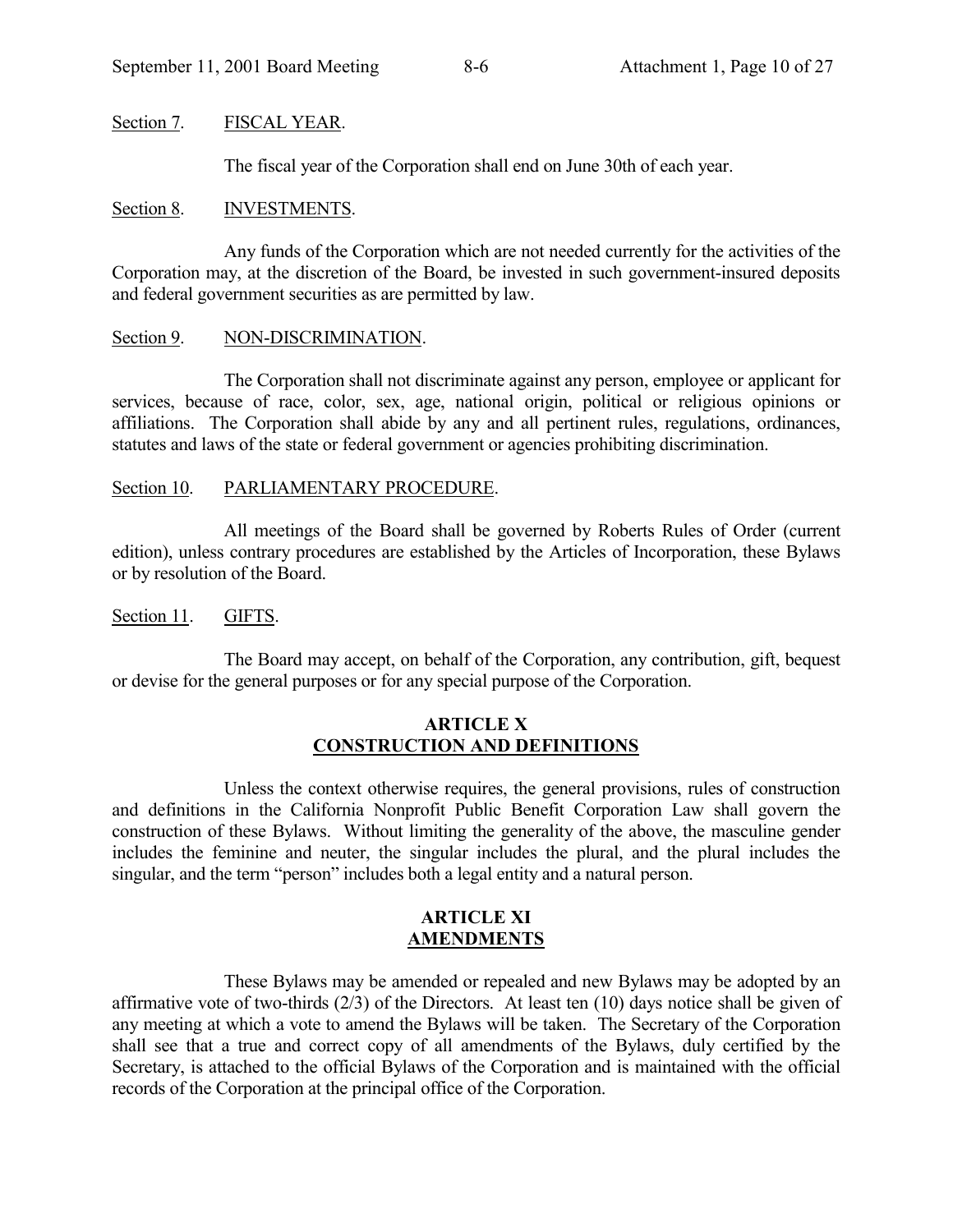# **CERTIFICATE OF SECRETARY**

The undersigned certifies that he/she is the Secretary of

a California nonprofit public benefit corporation, and that the above Bylaws are the Bylaws of the Corporation as adopted by the Board of Directors in that certain Unanimous Written Consent of the Board of Directors to Action Taken Without Meeting in Lieu of an Organizational Meeting dated as of \_\_\_\_\_\_\_\_\_\_\_\_\_\_\_\_\_, 2001.

l

Executed as of \_\_\_\_\_\_\_\_\_\_\_\_\_\_\_\_\_, 2001.

\_\_\_\_\_\_\_\_\_\_\_\_\_\_\_\_\_\_\_\_\_\_, Secretary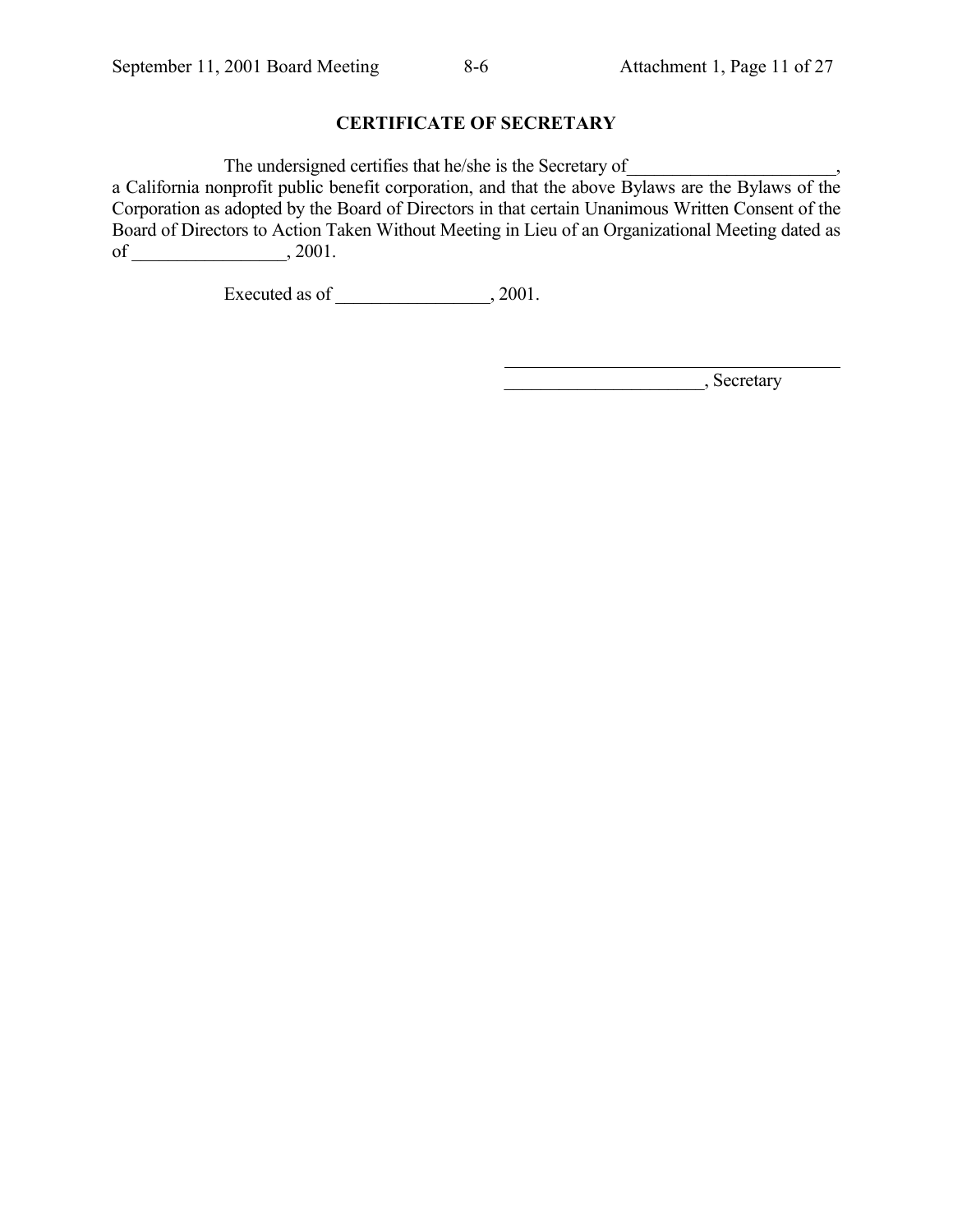#### **ARTICLES**

#### **OF**

# **INCORPORATION OF THE FOUNDATION FOR THE SOUTHERN CALIFORNIA WATER EDUCATION CENTER, a California nonprofit public benefit corporation**

I

The name of this corporation shall be the Foundation for the Southern California Water Education Center (the "Corporation").

#### II

A. This Corporation is a nonprofit public benefit corporation and is not organized for the private gain of any person. It is organized under the Nonprofit Public Benefit Corporation Law for charitable purposes.

B. This Corporation is organized for the following specific purposes: To support the goals of the Metropolitan Water District through the implementation of educational, research, development, community and youth-based activities designed to enhance and increase the awareness of the environmental and economic impacts of Southern California's water supply.

#### III

The name and address in California of this Corporation's initial agent for service of process

are:

Foundation for the Southern California Water Education Center Executive Secretary Metropolitan Water District of Southern California P.O. Box 54153 Los Angeles, California 90054-0153

#### IV

A. This Corporation is organized and operated exclusively for charitable purposes within the meaning of Section 501(c)(3) of the Internal Revenue Code.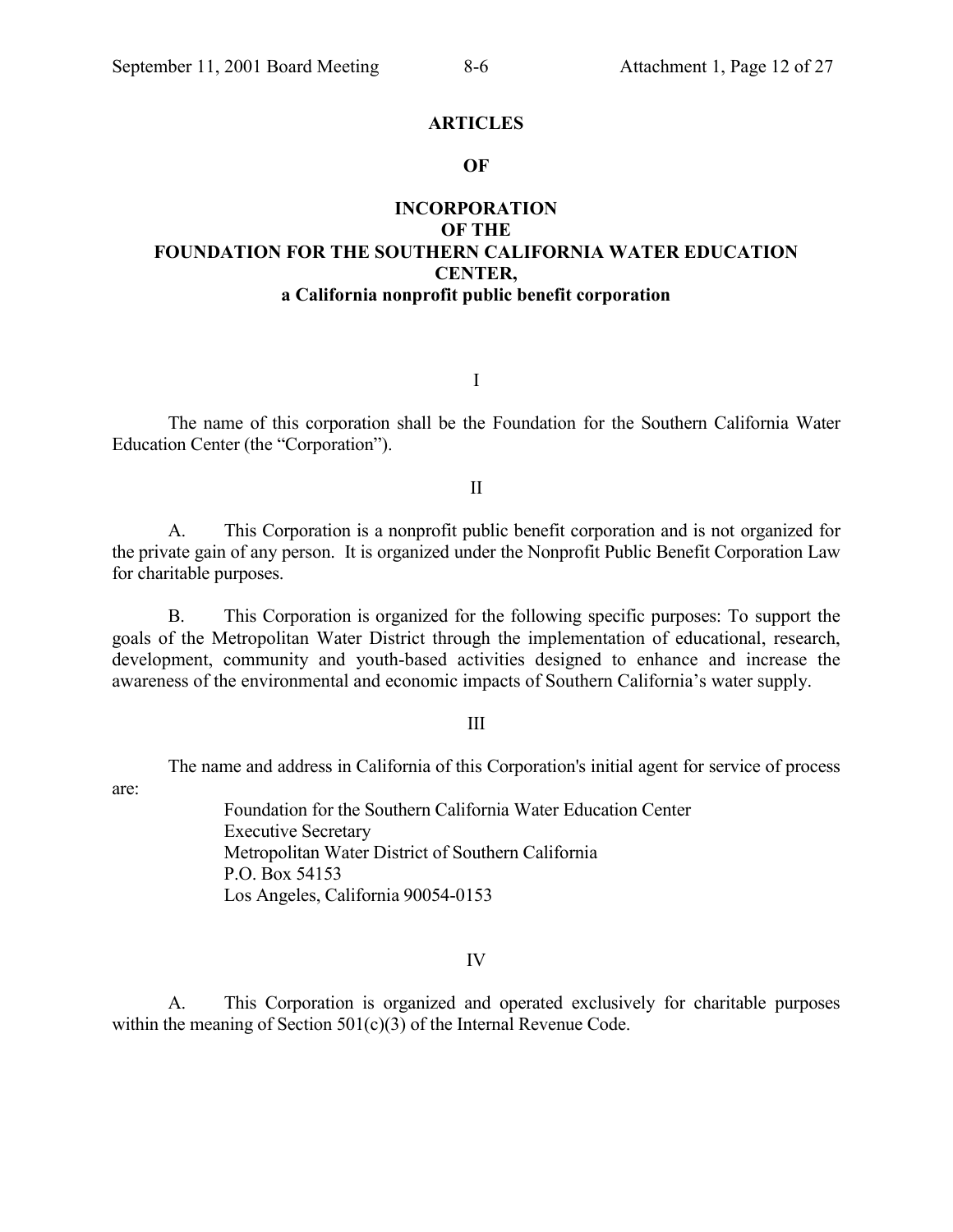B. Notwithstanding any other provisions of these Articles, this Corporation shall not, except to an insubstantial degree, engage in any activities or exercise any powers that are not in furtherance of the purposes of this Corporation, and this Corporation shall not carry on any other activities not permitted to be carried on:

- 1. by a corporation exempt from federal income tax under Section 501(c)(3) of the Internal Revenue Code; or
- 2. by a corporation contributions to which are deductible under Section 170(c)(2) of the Internal Revenue Code.

C. No substantial part of the activities of this Corporation shall consist of carrying on propaganda, or otherwise attempting to influence legislation, except as provided in Section 501(h) of the Internal Revenue Code, and this Corporation shall not participate or intervene in (including the publishing or distribution of statements) any political campaign on behalf of or in opposition to any candidate for public office.

V

The property of this Corporation is irrevocably dedicated to charitable purposes, and no part of the net income or assets of this Corporation shall ever inure to the benefit of any director, trustee, officer, shareholder, individual or member thereof or to the benefit of any private person. Upon the dissolution and winding up of this Corporation, the assets remaining after payment, or provision for payment, of all debts and liabilities of this Corporation shall be distributed to the Metropolitan Water District of Southern California for purposes consistent with those of the Corporation or to a nonprofit organization, fund, foundation or corporation which is organized and operated exclusively for charitable purposes and which has established its tax exempt status under Section 501(c)(3) of the Internal Revenue Code.

l

Dated:  $2001$ 

Executive Secretary Metropolitan Water District of Southern California, Incorporator

 $\mathcal{L}_\text{max}$ 

Approved as to form:

General Counsel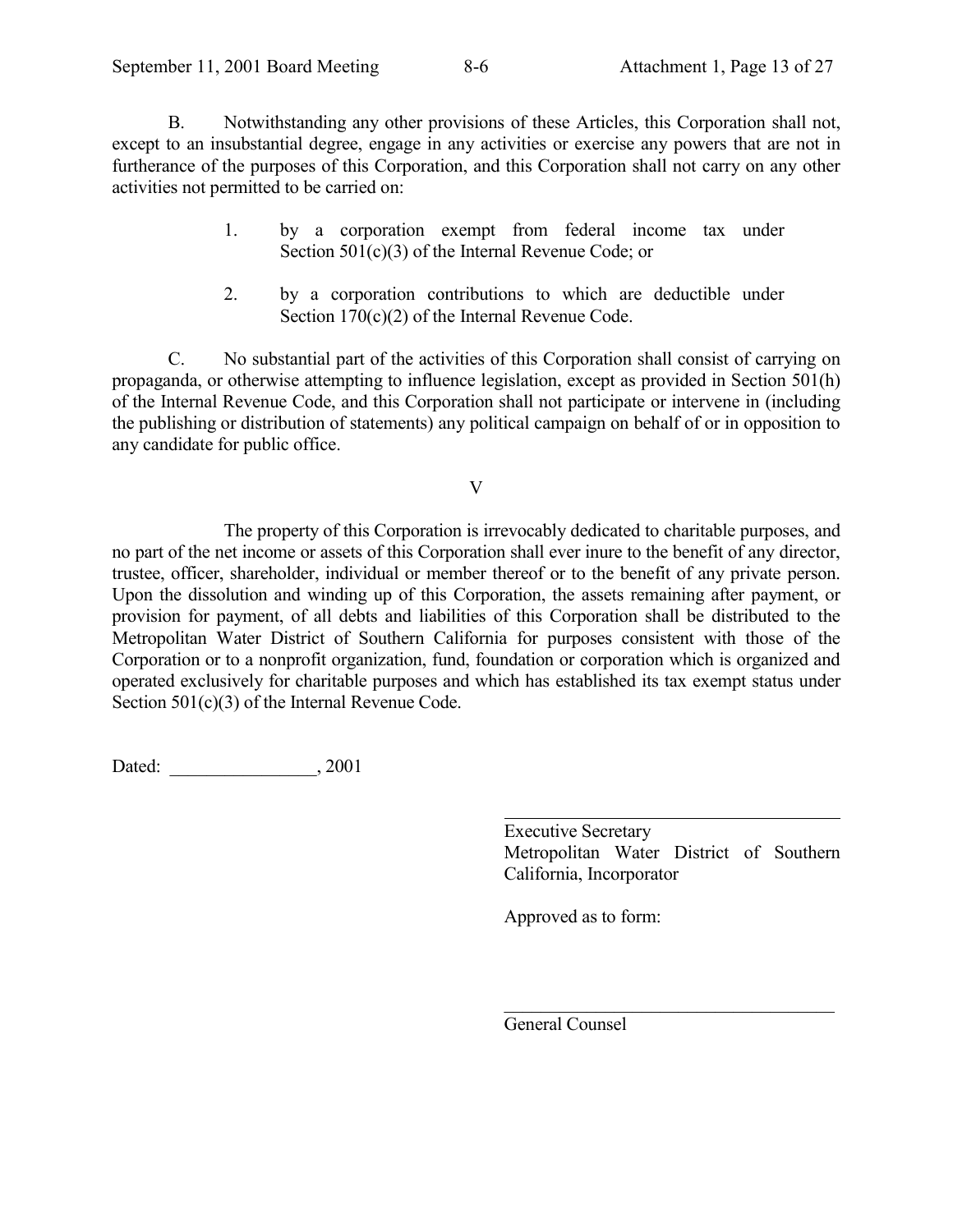## **BYLAWS**

# **The Foundation for the Southern California Water Education Center, a California nonprofit public benefit corporation**

# **ARTICLE I NAME**

The name of this corporation shall be the Foundation for the Southern California Water Education Center (the "Corporation").

# **ARTICLE II PURPOSE, NONPARTISAN ACTIVITIES, DEDICATION OF ASSETS**

Section 1. PURPOSE. The primary purposes of this Corporation shall be:

(a) To create, promote, develop and facilitate water education.

(b) To solicit, receive and administer funds from public and/or private sources by grant, contract or loan for use in attaining the purposes for which this Corporation is organized;

(c) To engage in any lawful activity incidental or conducive to the purposes for which this Corporation is organized.

## Section 2. NONPARTISAN ACTIVITIES.

This Corporation has been formed under the California Nonprofit Public Benefit Corporation Law for the public purposes described above, and it shall be nonprofit and nonpartisan. No substantial part of the activities of the Corporation shall consist of carrying on propaganda, or otherwise attempting to influence legislation, except as provided in Section 501(h) of the Internal Revenue Code, and the Corporation shall not participate or intervene in (including the publication or distribution of statements) any political campaign on behalf of or in opposition to any candidate for public office or for or against any cause or measure being submitted to the people for a vote. The Corporation shall not, except to an insubstantial degree, engage in any activities or exercise any powers that are not in furtherance of the purposes described above.

## Section 3. DEDICATION OF ASSETS.

The properties and assets of this nonprofit Corporation are irrevocably dedicated to charitable purposes. No part of the net earnings, properties, or assets of this Corporation, on dissolution or otherwise, shall inure to the benefit of any private person or individual, or any director, officer or trustee of this Corporation. On liquidation or dissolution, all properties, assets and obligations shall be distributed and paid over to the Metropolitan Water District of Southern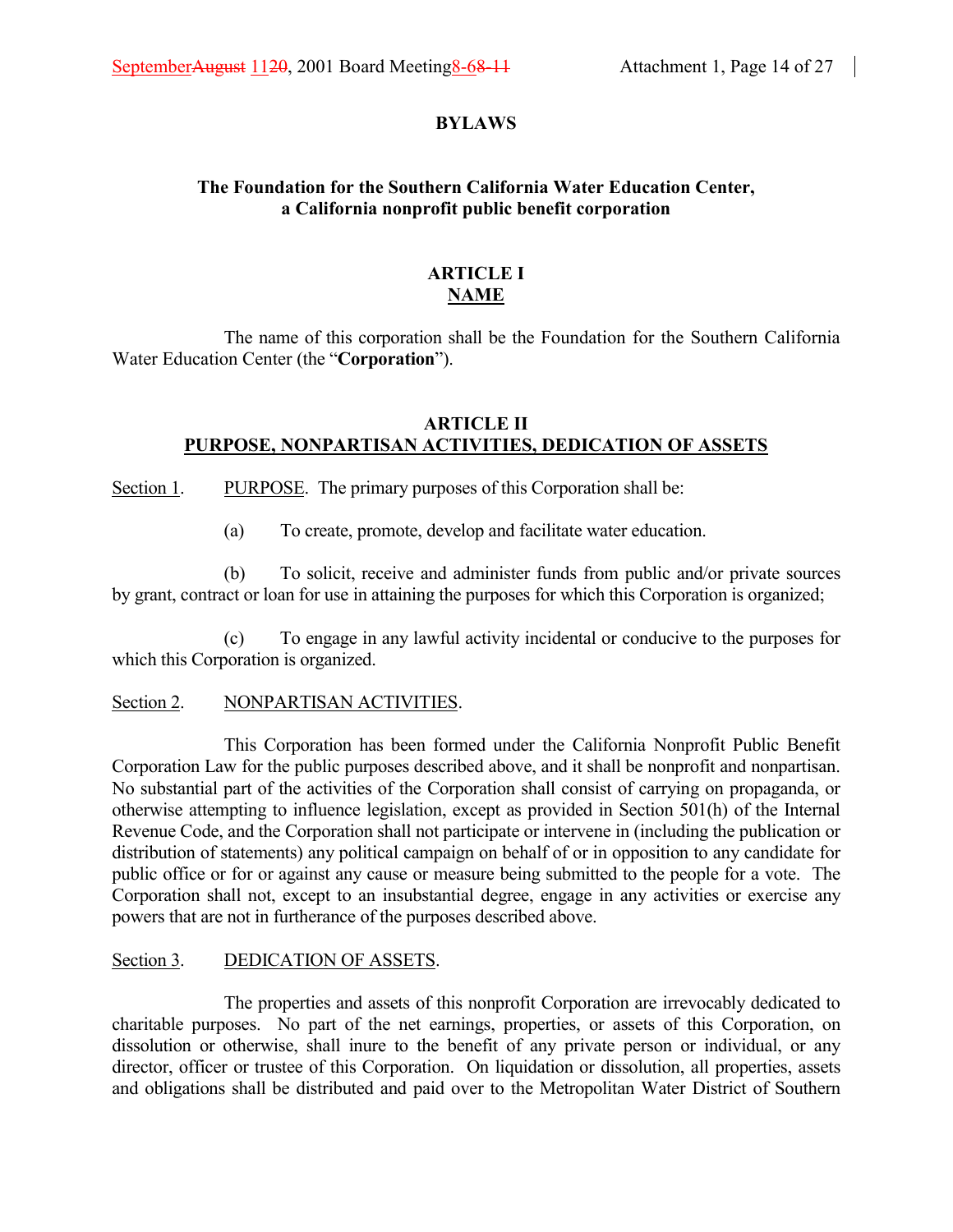California for purposes consistent with those of the Corporation or to an organization dedicated to educational or charitable purposes, provided that the organization continues to be dedicated to the exempt purposes as specified in Section 501(c)(3) of the Internal Revenue Code.

## **ARTICLE III MEMBERS**

#### Section 1. MEMBERS.

This Corporation shall have no members.

# **ARTICLE IV DIRECTORS**

Section 1. POWERS.

(a) General Corporate Powers. Subject to the provisions and limitations of the California Nonprofit Public Benefit Corporation Law and any other applicable laws, and any limitations of the Articles of Incorporation and of these Bylaws, the activities and affairs of the Corporation shall be managed, and all corporate powers shall be exercised, by or under the direction of the Board of Directors ("**Board**").

(b) Specific Powers. Without prejudice to these general powers, but subject to the same limitations, the Board shall have the power to:

(i) Appoint and remove, at the pleasure of the Board, all officers, agents and employees of the Corporation; prescribe powers and duties for them that are consistent with law, with the Articles of Incorporation and with these Bylaws; and fix their compensation and require from them security for faithful performance of their duties.

(ii) Change the principal office or the principal business office in the State of California from one location to another; cause the Corporation to be qualified to conduct its activities in any other state, territory, dependency or country and conduct its activities within or outside the State of California; and designate any place within or outside the State of California for the holding of any meeting, including annual meetings.

(iii) Adopt and use a corporate seal and alter the form thereof.

(iv) Borrow money and incur indebtedness on behalf of the Corporation, and cause to be executed and delivered for the purposes of the Corporation, in the corporate name, promissory notes, bonds, debentures, deeds of trust, mortgages, pledges, hypothecations and other evidences of debt and securities.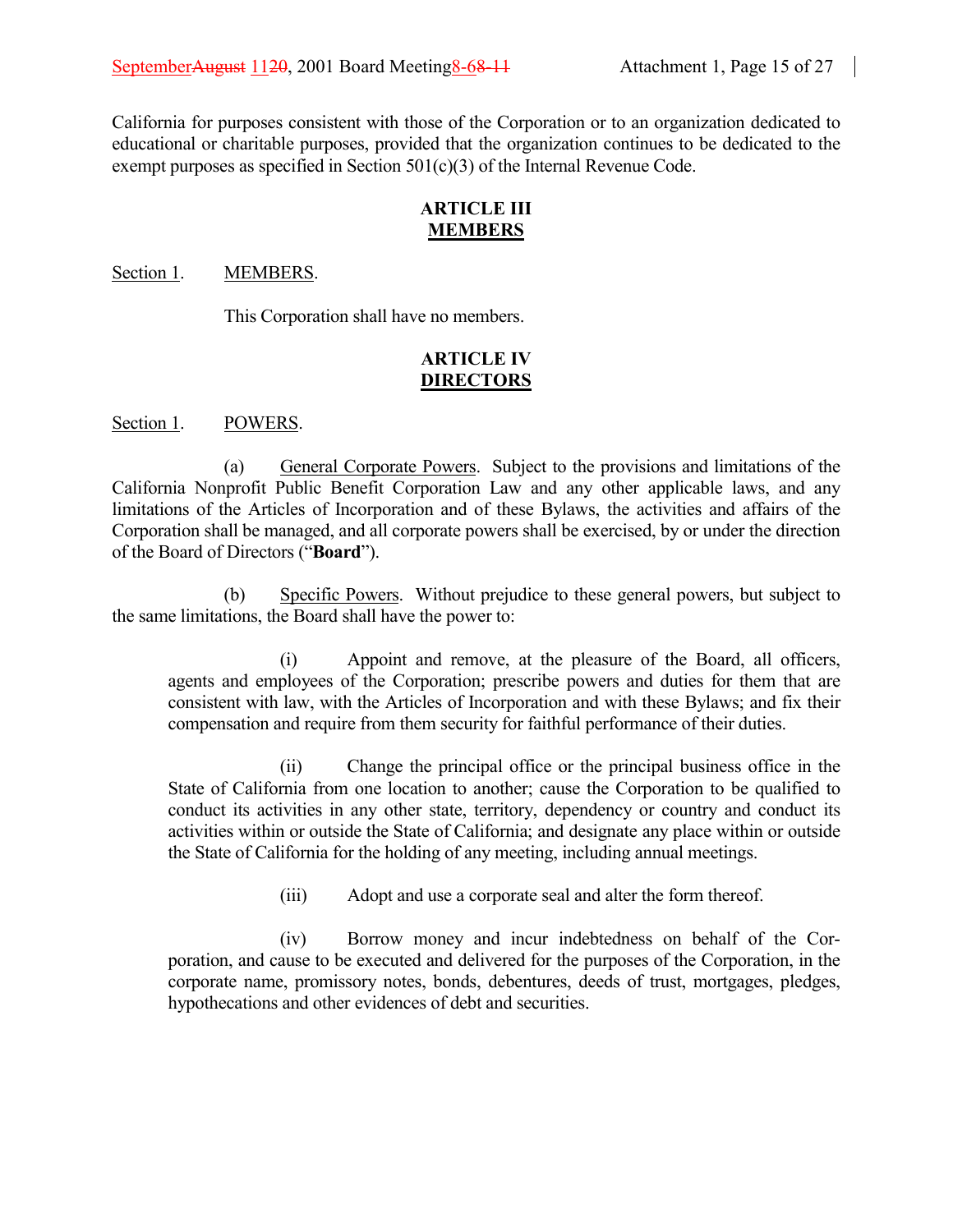## Section 2. NUMBER; SELECTION; AND RESTRICTIONS ON DIRECTORS.

(a) Authorized number. The authorized number of Directors shall be not less than five  $(5)$  nor more than fifteen  $(15)$ .

(b) Election. New Directors shall be elected at the annual meeting of the Board by a majority of the Directors then in office. The initial number of Directors shall be seven (7) and shall be divided into two (2) classes of Directors, classes A and B respectively. Class A shall consist of three (3) Directors who shall hold office for the initial post-incorporation term of two (2) years, commencing on the date of the Director's election, and shall serve until the end of the term or until a successor is elected. Class B shall consist of four (4) Directors who shall hold office for the initial post-incorporation term of four (4) years, commencing on the date of the Director's election, and shall serve until the end of the term or until a successor is elected. Any increase in the number of Directors shall result in the allocation to the respective classes in such a manner that the number of Directors in either class shall not exceed the number of Directors in the other class by more than one. The term of each Director in a particular class shall end on the same date as the other Directors in that particular class, irrespective of the date such Director was elected to the Board.

(c) Restrictions on Directors. A Director may not participate in any vote on any proposed transaction with another organization or entity of which such Director is also an employee, principal or current director.

## Section 3. TERM OF OFFICE OF DIRECTORS.

On the completion of the initial term in office, each Director shall hold office for a term of four (4) years, commencing on the date of the Director's election at the annual meeting of the Board, and shall serve until the end of the term or until a successor is elected.

## Section 4. VACANCIES.

(a) Events Causing Vacancy. A vacancy or vacancies on the Board shall exist on the occurrence of the following: (1) the death, removal, suspension or resignation of any Director; or (2) the declaration by resolution of the Board of a vacancy in the office of a Director who has been declared of unsound mind by an order of court or convicted of a felony or has been found by final order or judgment of any court to have breached a duty under sections 5230 and following of the California Nonprofit Public Benefit Corporation Law.

(b) Resignations. Except as provided in this subsection, any Director may resign effective upon giving written notice to the Chairman of the Board, or the Secretary of the Board, unless such notice specifies a later time for the resignation to become effective. Except upon notice to the Attorney General of the State of California, no Director may resign when the Corporation would then be left without a duly elected Director or Directors in charge of its affairs.

(c) Removal. A Director may be removed for cause upon the affirmative vote of two-thirds of the Directors. Cause shall include three (3) unexcused absences in a twelve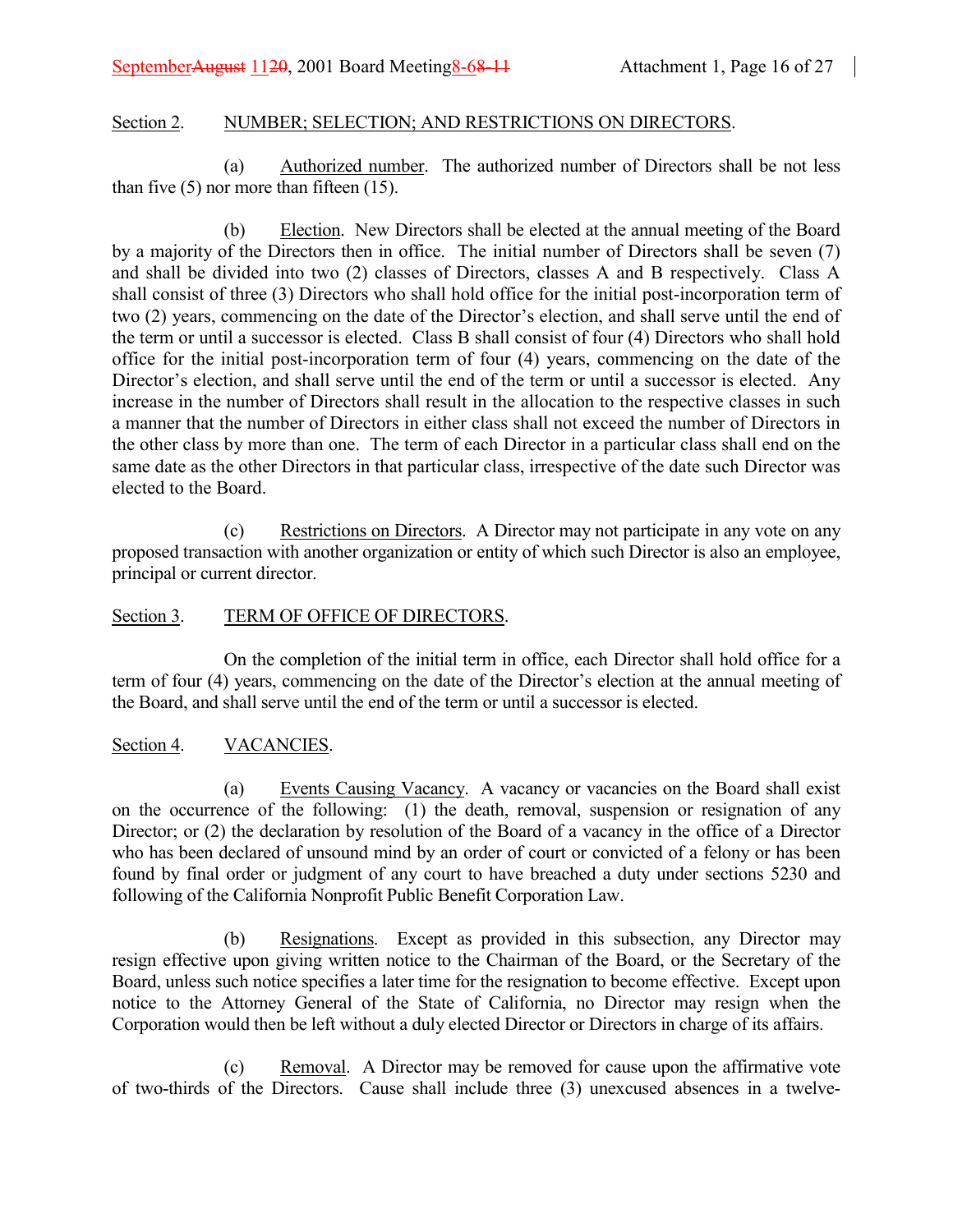(12) month period; change in residency from the Corporationís service areas, and any other conduct which is a breach of the Director's fiduciary responsibility to the Corporation.

(d) Filling Vacancies. Any vacancy on the Board shall be filled by vote of the remaining Directors, whether or not less than a quorum, or by a sole remaining Director.

(e) No Vacancy On Reduction Of Number Of Directors. No reduction of the authorized number of Directors shall have the effect of removing any Director before the Director's term of office expires.

# Section 5. PLACE OF MEETINGS; MEETINGS BY TELEPHONE.

Meetings of the Board shall be held at the principal office of the Corporation or at such other place as has been designated by the Board. In the absence of any such designation, meetings shall be held at the principal office of the Corporation. Consistent with applicable law, aAny meeting may be held by conference telephone or similar communication equipment, so long as all Directors participating in the meeting can hear one another, and all such Directors shall be deemed to be present in person at such meeting.

# Section 6. ANNUAL, REGULAR AND SPECIAL MEETINGS.

(a) Annual Meeting. The board shall hold an annual meeting for the purpose of organization, election of officers, and the transaction of other business, during the last quarter of each fiscal year. Notice of such meeting shall be provided as required by law.

(b) Other Regular Meetings. The Board shall hold regular business meetings throughout the year, which shall be held without call and on a date to be fixed by resolution of the Board. Regular meetings may be held without notices hall be noticed to the extent required by law. Any given meeting may be dispensed with by majority vote of the Board.

(c) Special Meetings. Special meetings of the Board for any purpose may be called at any time by the Chair, any Vice Chair, the Secretary or any Director.

(i) Notice. Notice of the time and place of special meetings shall be provided as required by law and shall be given to each Director either: 1) by personal delivery of written notice; 2) by first-class mail, postage pre-paid; 3) by telephone, either directly to the Director or to a person at the Director's office who would reasonably be expected to communicate that notice promptly to the Director; or 4) by cable or telegram, charges prepaid, or telecopy. All such notices shall be given or sent to the Director's address and or telephone number as shown on the records of the Corporation. Notices sent by first-class mail shall be deposited in the United States mail at least four (4) days before the time set for the meeting. Notices given by personal delivery, telephone, or telegraph shall be delivered, telephoned, or given to the telegraph company at least forty-eight (48) hours before the time set for the meeting.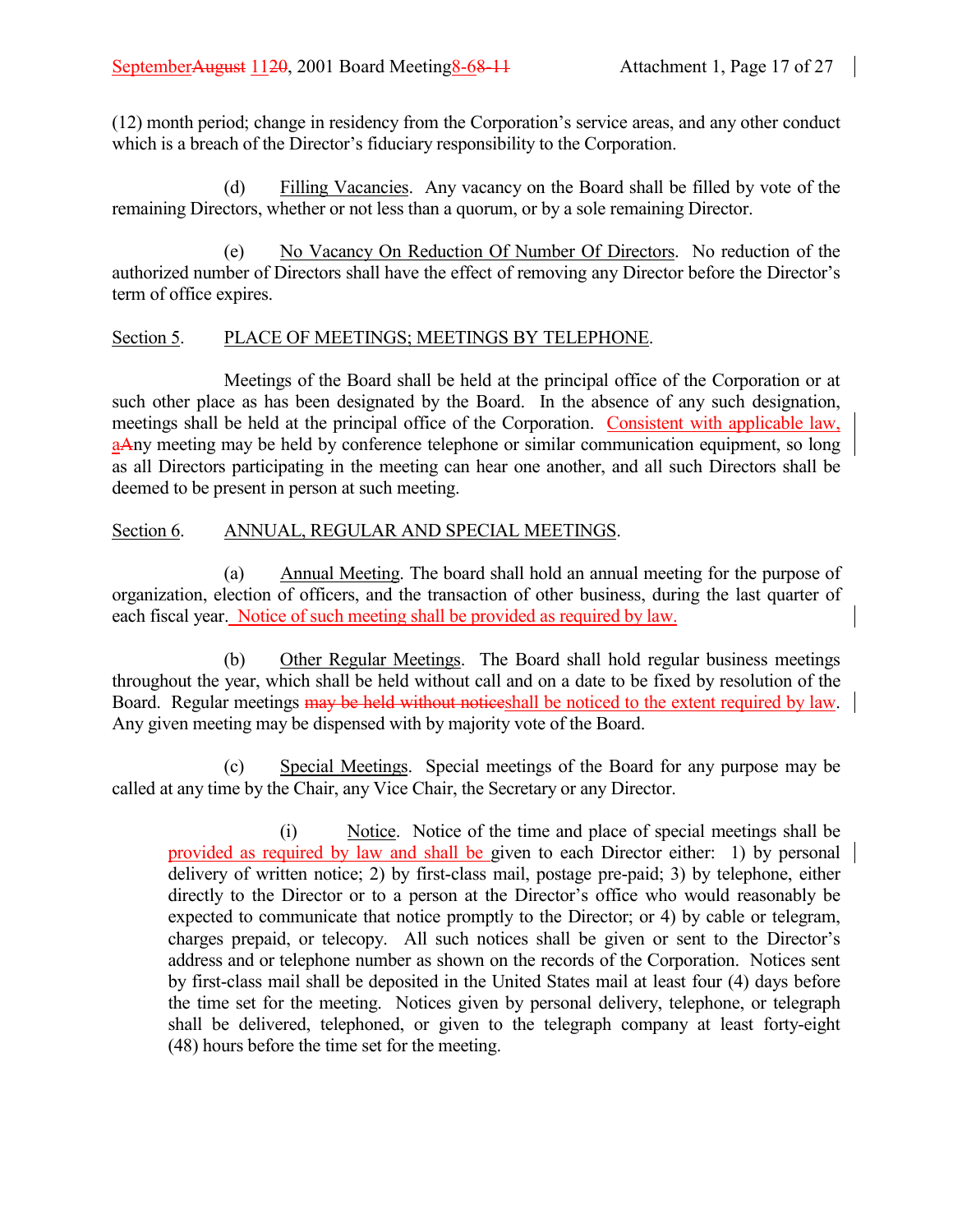(ii) Notice Contents. The notice shall state the time and place of the meeting, and such other information as may be required by law.the place if the place is other than the principal office of the Corporation. It need not specify the purpose of the meeting.

## Section 7. QUORUM.

A majority of the Directors shall constitute a quorum for the transaction of business, except to adjourn as provided in Section 9 of this Article IV. Subject to the more stringent provisions of the California Nonprofit Public Benefit Corporation Law, including, without limitation, those provisions relating to (i) approval of contracts or transactions in which a Director has a direct or indirect material financial interest, (ii) approval of certain transactions between corporations having a common directorship, (iii) creation of or appointment of committees of the Board, and (iv) indemnification of Directors. Every act or decision done or made by a majority of the Directors present at a meeting duly held at which a quorum is present shall be regarded as the act or decision of the Board. A meeting at which a quorum is initially present may continue to transact business, notwithstanding the withdrawal of Directors, if any action taken is approved by at least a majority of the required quorum for that meeting.

## Section 8. WAIVER OF NOTICE.

Notice of a meeting need not be given to any Director who signs a waiver of notice or a written consent to holding the meeting or an approval of the minutes thereof, whether before or after the meeting. The waiver of notice or consent need not specify the purpose of the meeting. All such waivers, consents and approvals shall be filed with the corporate records or made a part of the minutes of the meetings. Notice of a meeting need not be given any Director who attends the meeting without protesting, before or at its commencement, the lack of notice to such Director.

# Section 9. ADJOURNMENT.

A majority of the Directors present, whether or not a quorum is present, may adjourn any meeting to another time and place.

# Section 10. NOTICE OF ADJOURNED MEETING.

Notice of the time and place of holding an adjourned meeting need not be given, unless the original meeting is adjourned for more than twenty-four (24) hours, in which case notice of any adjournment to another time and place shall be given before the time of the adjourned meeting to the Directors who were not present at the time of the adjournment.

# Section 11. ACTION WITHOUT MEETING.

Any action required or permitted to be taken by the Board may be taken without a meeting, if all members of the Board consent in writing to that action. Such action by written consent shall have the same force and effect as any other validly approved action of the Board. Such written consent or consents shall be filed with the minutes of the proceedings of the Board. For the purposes of this Section 11 of this Article IV only, "all members of the Board" shall not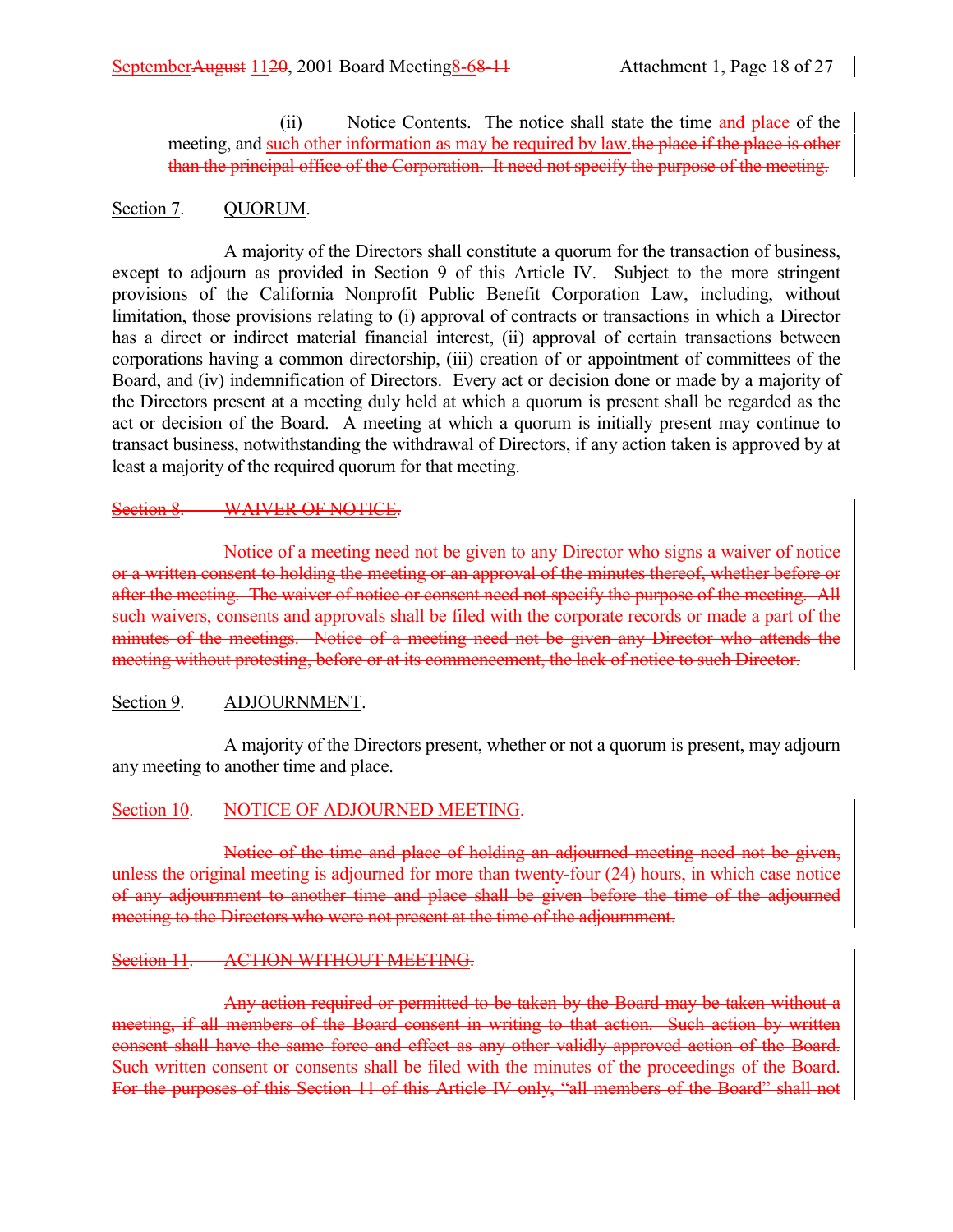include Directors who have a material financial interest in a transaction to which the Corporation is a party.

## Section 12. COMPENSATION.

The officers and Directors shall serve without compensation, but reasonable expenses incurred may be reimbursed when expended for and in the interest of the Corporation and approved by the Board.

## Section 13. ANNUAL REPORT.

The Board shall cause to be prepared an Annual Report on the status of the business and operations of the Corporation, in any manner as required by the laws of the State of California.

## Section 14. HONORARY DIRECTORS.

The Board may elect to appoint Honorary Directors and Officers. Such Honorary Directors and Officers shall serve at the pleasure of the Board and shall have no other powers except those stated herein under this Section 14.

## **ARTICLE V OFFICERS**

#### Section 1. **OFFICERS.**

The Corporation shall have the following elected officers: Chair, Vice Chair, Secretary and Treasurer. Nothing herein shall prohibit the Board from combining one or more of the various offices; except that neither the Secretary nor the Treasurer may serve concurrently as the Chair. An elected officer must be a Director of the Corporation.

## Section 2. ELECTION OF OFFICERS; TERM.

The officers of the Corporation shall be elected by the Board, at the annual meeting, and each shall serve at the pleasure of the Board. Each officer shall serve until a successor is duly elected and qualified.

## Section 3. VACANCIES IN OFFICE.

A vacancy occurring in any office because of death, resignation, removal or other cause, shall be filled in the manner prescribed in these Bylaws for regular election to that office.

## Section 4. REMOVAL OF OFFICERS.

Any officer elected or appointed by the Board may be removed by an affirmative vote of a majority of the total Board whenever, in its judgment, the best interests of the Corporation would be served thereby.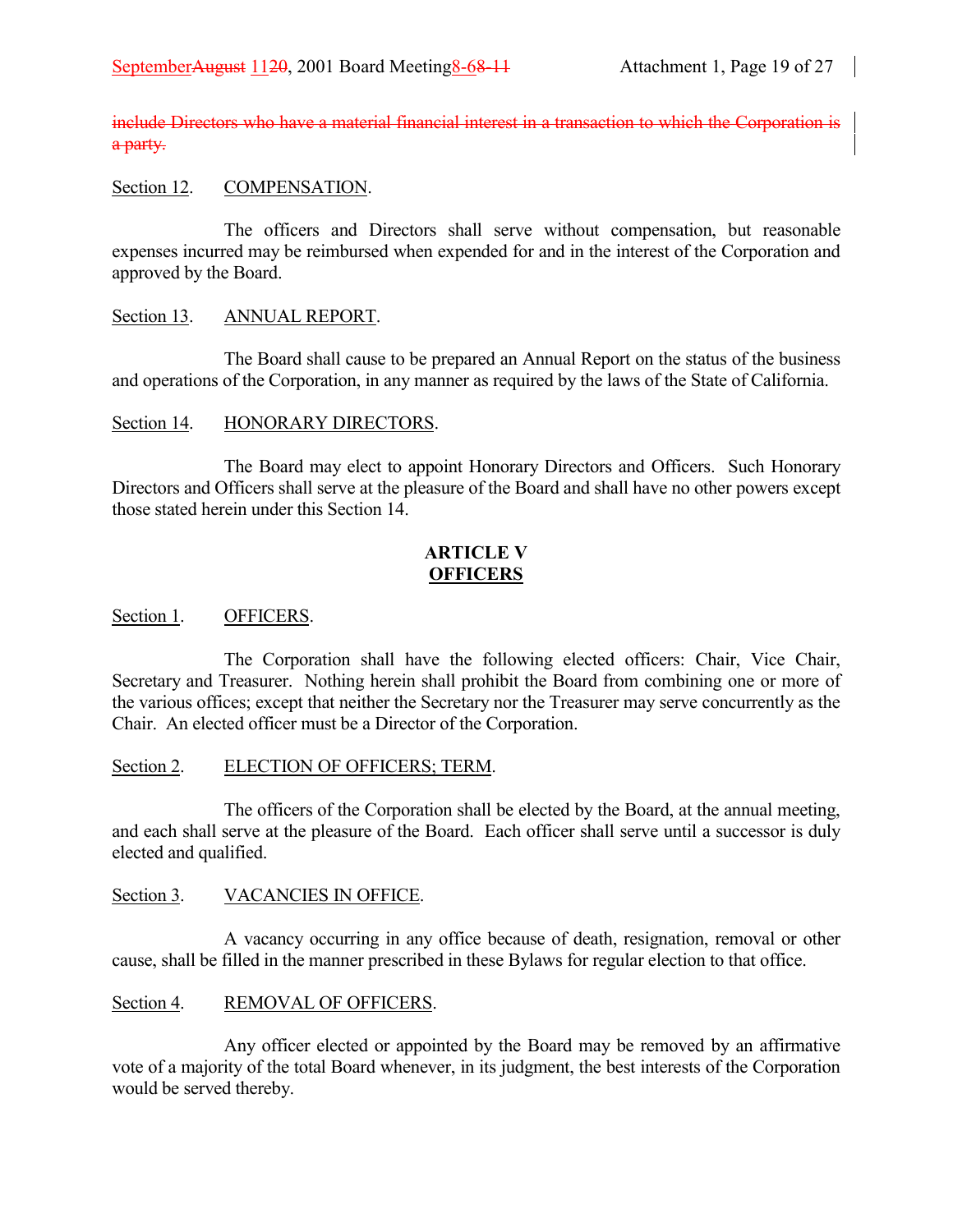## Section 5. RESPONSIBILITIES OF OFFICERS.

(a) Chair. The Chair shall preside at all meetings of the Board and of the Executive Committee. The Chair shall see that all orders and resolutions of the Board are carried into effect. The Chair, along with the Secretary or other officers authorized by the Board to do so, shall execute any deed, mortgage, bond contract, or other instrument which the Board has authorized to be executed. The Chair shall have general superintendence of all officers of the Corporation and shall see that their duties are properly performed. Such guidelines and direction as the Executive Director may require shall be provided by the Chair. The Chair shall, from time to time, report to the Board all matters within his knowledge which the interests of the Corporation may require to be brought to their notice.

(b) Vice Chair. In the absence or disability of the Chair, the Vice Chair shall perform all of the duties of the Chair, and when so acting, shall have all the powers of and be subject to all of the restrictions upon the Chair. The Vice Chair shall have such other powers and perform such other duties as from time to time may be prescribed for them by the Board or the Bylaws.

(c) Secretary. The Secretary shall keep, or cause to be kept, at the principal office or such other place as the Board may direct, a book of minutes of all meetings and actions of the Board and of committees of the Board. The Secretary shall also keep, or cause to be kept, at the principal office in the State of California, a copy of the Articles of Incorporation and Bylaws, as amended to date. The Secretary shall give, or cause to be given, notice of all meetings of the Board or committees of the Board required by these Bylaws to be given. The Secretary shall keep the seal of the Corporation in safe custody and shall have such other powers and perform such other duties as may be prescribed by the Board or the Bylaws.

(d) Treasurer. The Treasurer of the Corporation shall keep or maintain, or cause to be kept or maintained, adequate and correct books and accounts of the properties and transactions of the Corporation, and shall send or cause to be sent to the Directors such financial statements and reports as are required by law or these Bylaws to be given. The books of account shall be open to inspection by any Directors at all reasonable times. The Treasurer shall deposit all money and other valuables in the name and to the credit of the Corporation with such depositories as may be designated by the Board, shall disburse the funds of the Corporation as may be ordered by the Board, shall render to the Chair, when requested, an account of all transactions as Treasurer and of the financial condition of the Corporation, and shall have other powers and perform such other duties as may be prescribed by the Board or the Bylaws. If required by the Board, the Treasurer shall give the Corporation a bond in the amount and with the surety or sureties specified by the Board for faithful performance of the duties of the office and for restoration to the Corporation of all its books, papers, vouchers, money and other property of every kind in the possession or under the control of the Treasurer upon death, resignation, retirement or removal from office.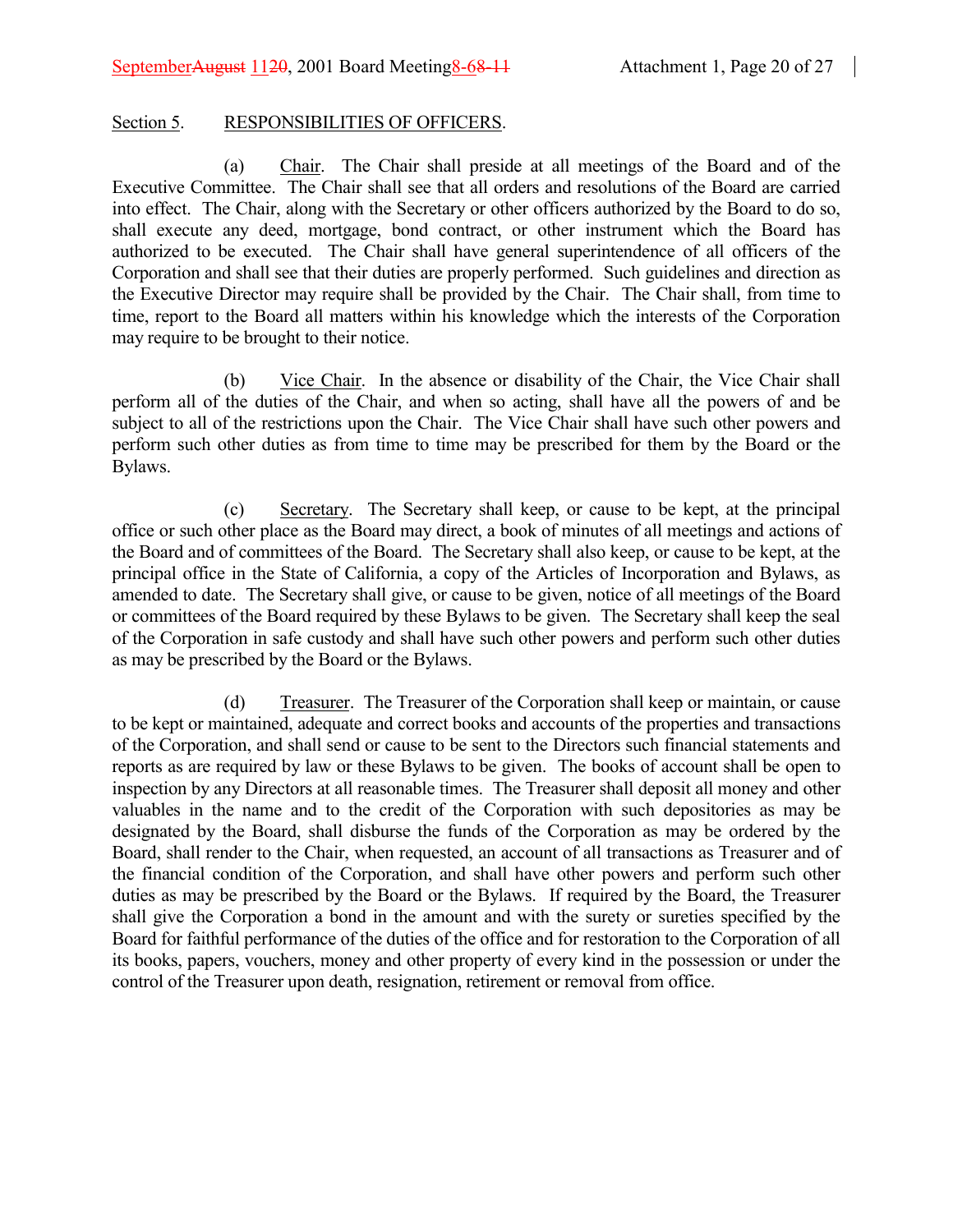#### Section 6. LIMITATION ON OFFICERS.

Notwithstanding any other provision of this Article V, no expenditure of an amount in excess of One Thousand Dollars (\$1000.00), and no obligation requiring or binding the Corporation to expend an amount in excess of One Thousand Dollars (\$1000.00), shall be made or incurred except on the specific written approval of the Corporation's Chair or Executive Director, or other foundation employee designated by the board.

#### **ARTICLE VI COMMITTEES**

The Board may establish such committees as are appropriate to carry out the business of the Corporation. These committees may include, but not be limited to, a Fundraising Committee, a Grant Advisory Committee and a committee designed to develop new Board membership and nominate officers for the Board. Committee members shall be appointed by the Chair in consultation with the Executive Director. Committee members may but need not be officers or members of the Board. All committee members shall serve until the first Annual Meeting following their appointment or until their successors have been appointed.

## **ARTICLE VII EMPLOYED STAFF**

## Section 1. EMPLOYED STAFF.

The Board may employ an Executive Director and may authorize the employment of other employees as are needed to carry out the programs of the Corporation. The salary or wages and other terms of employment shall be set by the Board who may enter into contracts of employment on behalf of the Corporation.

#### Section 2. EXECUTIVE DIRECTOR.

The Executive Director shall serve at the pleasure of the Board for such compensation as the Board may determine. The Executive Director shall have overall general responsibility for the business operations of the Corporation and shall be its official representative. The Executive Director shall comply with the Board's policies and shall submit to the Board such reports, analyses, statistics, plans and other information as may be required from time to time, and shall assist the Board in the preparation of the Corporation's annual budget. The Executive Director may, but need not be, an officer and/or director of the Corporation.

## **ARTICLE VIII INDEMNIFICATION AND INSURANCE**

#### Section 1. INDEMNIFICATION.

(a) Right of Indemnity. To the full extent permitted by law, this Corporation shall indemnify and defend its Directors, officers, employees and other persons described in Section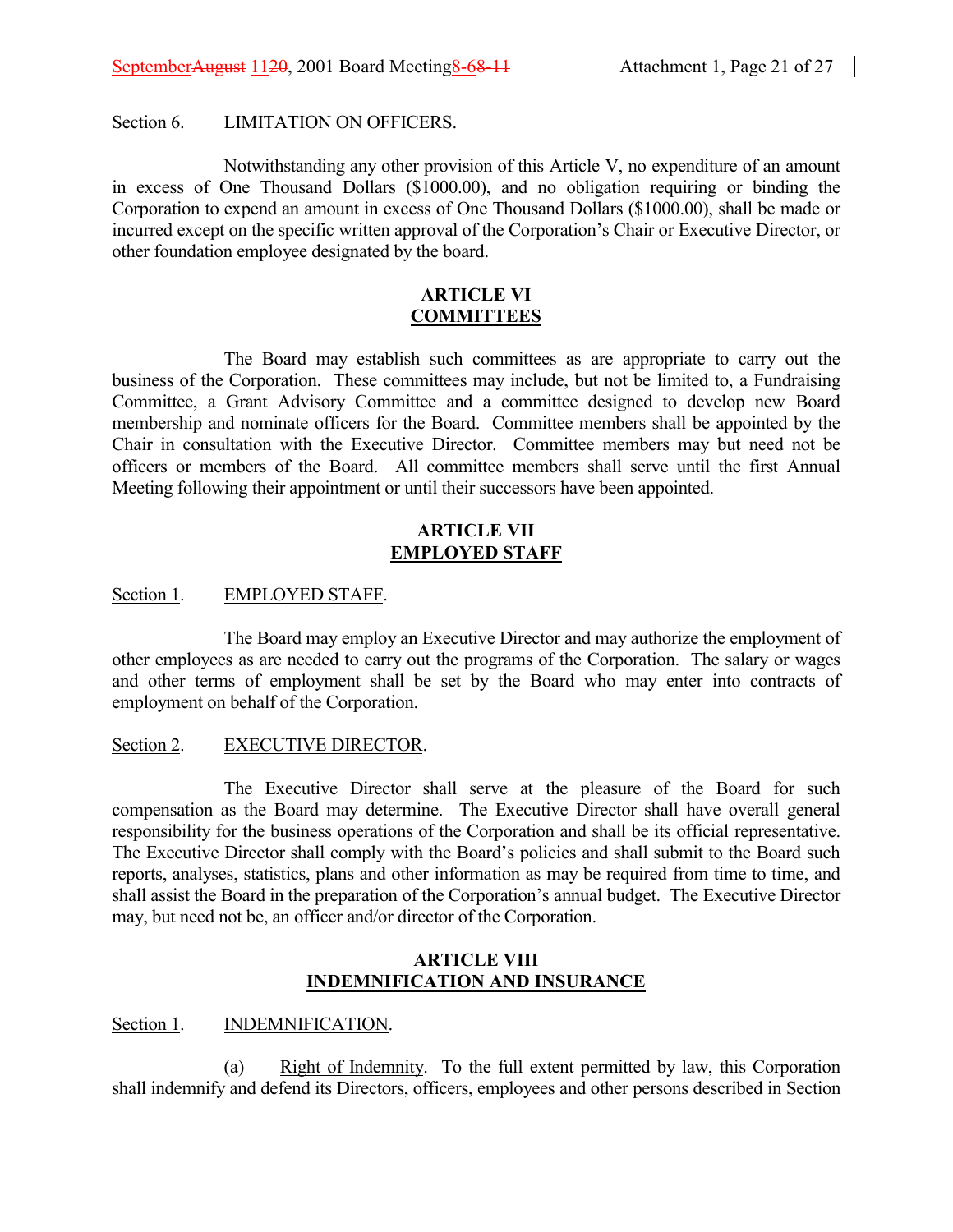5238(a) of the California Corporations Code (the "**Code**"), including persons formerly occupying any such position, against all expenses, judgments, fines, settlements and other amounts actually and reasonably incurred in connection with any "proceeding", as that term is used in Section 5238(a) of the Code and including an action by or in the right of the Corporation, by reason of the fact that such person is or was a person described by such Section. *Expenses*<sup>*n*</sup>, as used in this Section, shall have the same meaning as in Section 5238(a) of the Code.

(b) Approval Of Indemnity. Upon written request to the Board by any person seeking indemnification under Section 5238(b) or Section 5238(c) of the Code, the Board shall promptly determine in accordance with Section 5238(e) of the Code whether the applicable standard of conduct set forth in Section 5238(b) or Section 5238(c) of the Code has been met and, if so, the Board shall authorize indemnification. If because the number of Directors who are parties to the proceeding with respect to which indemnification is sought is such as to prevent the formation of a quorum of Directors who are not parties to such proceeding, the Board or the attorney or other person rendering services in connection with the defense shall apply to the court in which such proceeding is or was pending to determine whether the applicable standard of conduct set forth in Section 5238(b) or Section 5238(c) of the Code has been met.

(c) Advancement Of Expenses. To the fullest extent permitted by law, and except as is otherwise determined by the Board in a specific instance, expenses incurred by a person seeking indemnification under these Bylaws in defending any proceeding covered by these Bylaws shall be advanced by the Corporation prior to the final disposition of the proceeding upon receipt by the Corporation of an undertaking by or on behalf of such person that the advance will be repaid unless it is ultimately determined that such person is entitled to be indemnified by the Corporation therefor.

# Section 2. **INSURANCE.**

The Corporation shall purchase and maintain insurance to the full extent permitted by law on behalf of its officers, Directors, employees and other agents of the Corporation, against any liability asserted against or incurred by an officer, Director, employee or agent in such capacity or arising out of the officer's, Director's, employee's or agent's status as such.

## **ARTICLE IX MISCELLANEOUS**

# Section 1. MAINTENANCE OF CORPORATE RECORDS.

The Corporation shall keep: 1) adequate and correct books and records of account; and 2) minutes in written form of the proceedings of the Board and committees of the Board.

# Section 2. INSPECTION OF CORPORATE RECORDS<del>BY DIRECTORS</del>.

In addition to other statutory requirements that may apply, e<del>E</del>very Director shall have the absolute right at any reasonable time to inspect all books, records and documents of every kind and the physical properties of the Corporation and the records of each of its subsidiary cor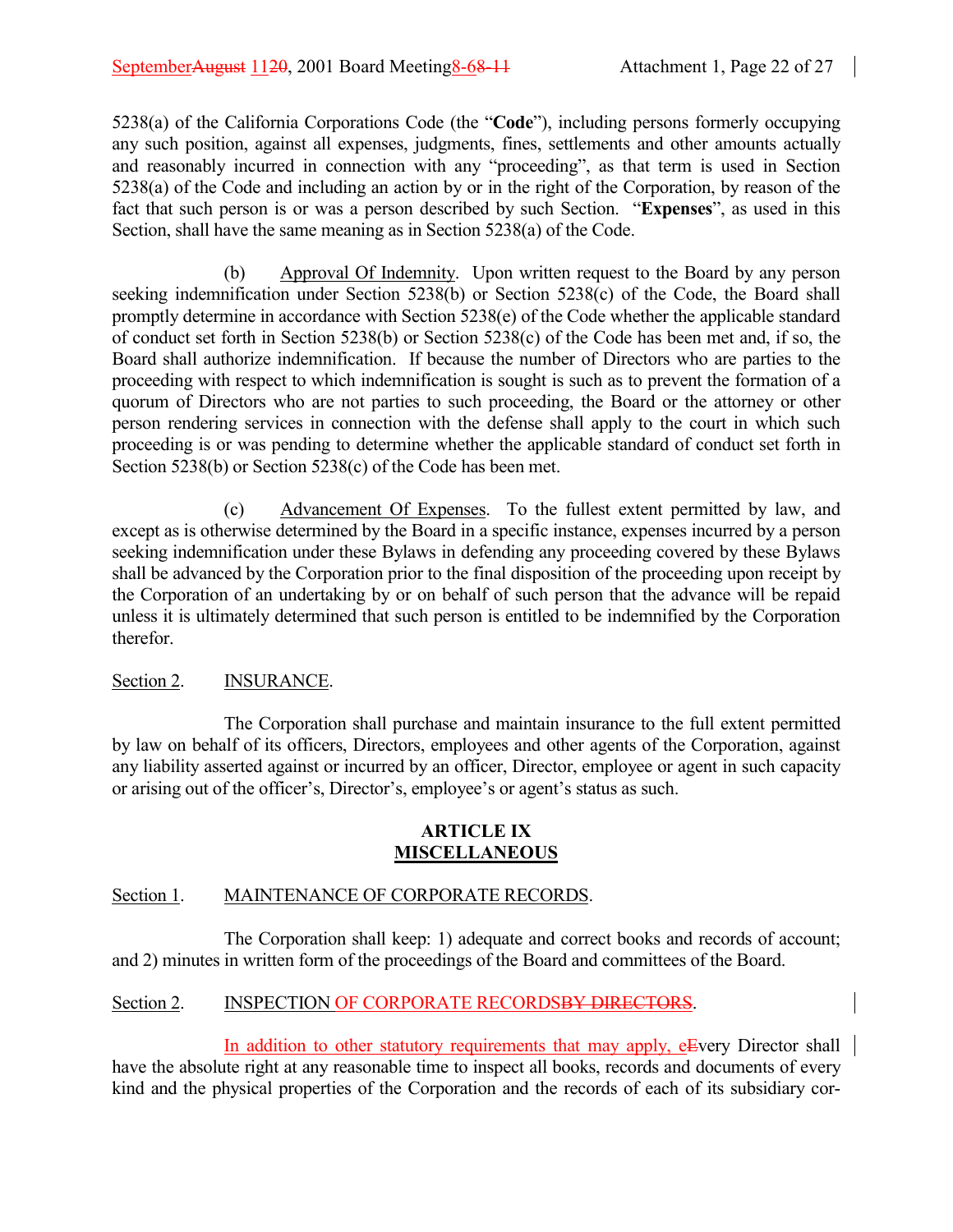porations, except confidential loan files. This inspection by a Director may be made in person or by an agent or attorney, and the right of inspection includes the right to copy and make extracts of documents.

## Section 3. PRINCIPAL OFFICE.

The principal office of the Corporation shall be at such location within the project area, as shall be determined by the Board.

## Section 4. CORPORATE SEAL.

The Board shall, at its option, adopt a Corporate seal.

## Section 5. DEPOSITORIES.

All funds of the Corporation not otherwise employed shall be deposited from time to time to the credit of the Corporation in such government-insured banks, savings and loan associations, trust companies, or other depositories as the Board may elect.

# Section 6. CHECKS, DRAFT, ETC.

All checks, drafts, or orders for the payment of money, notes or other evidence of indebtedness issued in the name of the Corporation shall be signed by two (2) persons, one (1) of whom shall be the Chair or Vice Chair, and one (1) of whom shall be the secretary or chief financial officer, provided the signers are two (2) separate persons. If authorized by the Board, one of the signers may be the Executive Director.

# Section 7. FISCAL YEAR.

The fiscal year of the Corporation shall end on June 30th of each year.

## Section 8. INVESTMENTS.

Any funds of the Corporation which are not needed currently for the activities of the Corporation may, at the discretion of the Board, be invested in such government-insured deposits and federal government securities as are permitted by law.

## Section 9. NON-DISCRIMINATION.

The Corporation shall not discriminate against any person, employee or applicant for services, because of race, color, sex, age, national origin, political or religious opinions or affiliations. The Corporation shall abide by any and all pertinent rules, regulations, ordinances, statutes and laws of the state or federal government or agencies prohibiting discrimination.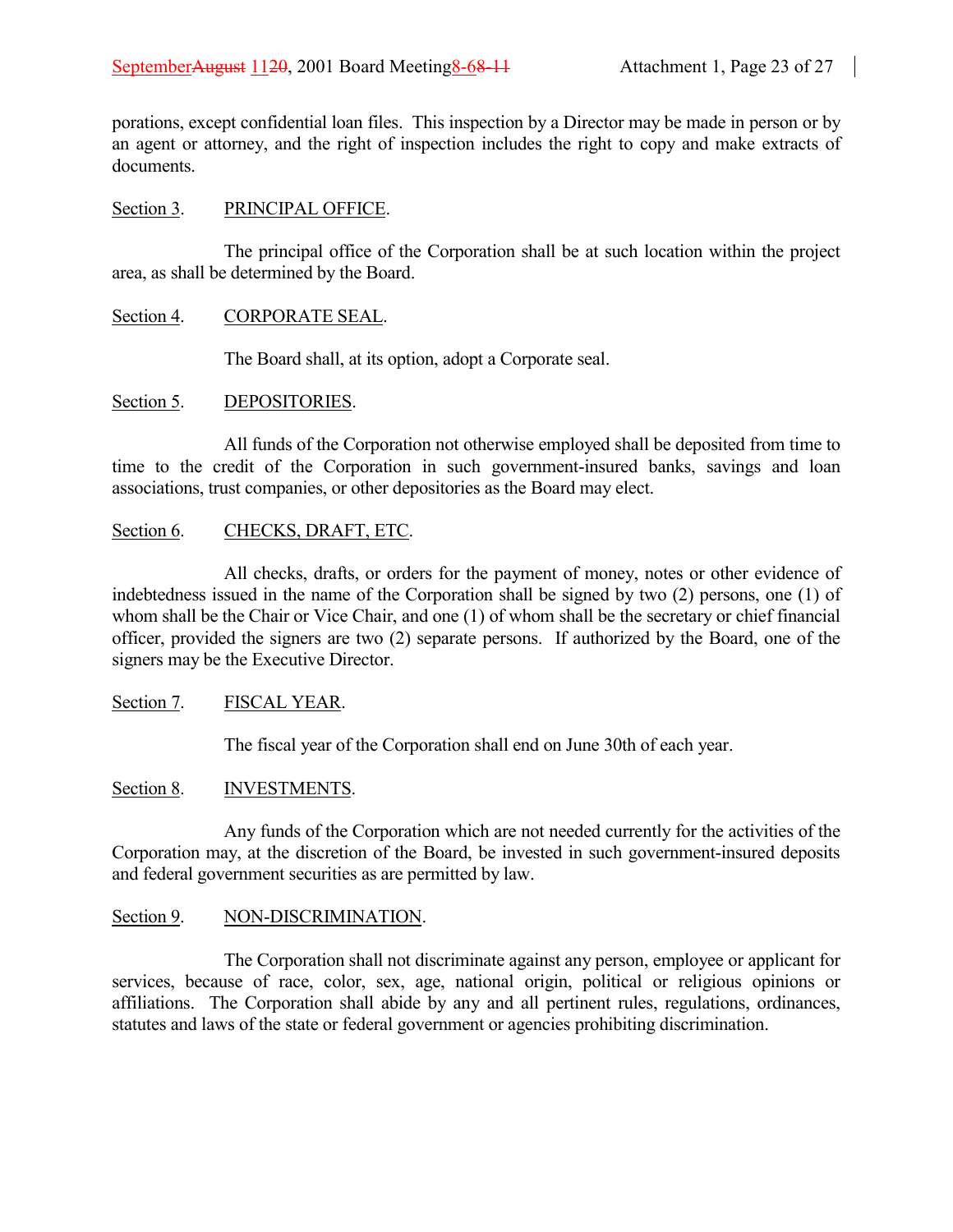#### Section 10. PARLIAMENTARY PROCEDURE.

All meetings of the Board shall be governed by Roberts Rules of Order (current edition), unless contrary procedures are established by the Articles of Incorporation, these Bylaws or by resolution of the Board.

#### Section 11. GIFTS.

The Board may accept, on behalf of the Corporation, any contribution, gift, bequest or devise for the general purposes or for any special purpose of the Corporation.

## **ARTICLE X CONSTRUCTION AND DEFINITIONS**

Unless the context otherwise requires, the general provisions, rules of construction and definitions in the California Nonprofit Public Benefit Corporation Law shall govern the construction of these Bylaws. Without limiting the generality of the above, the masculine gender includes the feminine and neuter, the singular includes the plural, and the plural includes the singular, and the term "person" includes both a legal entity and a natural person.

## **ARTICLE XI AMENDMENTS**

These Bylaws may be amended or repealed and new Bylaws may be adopted by an affirmative vote of two-thirds (2/3) of the Directors. At least ten (10) days notice shall be given of any meeting at which a vote to amend the Bylaws will be taken. The Secretary of the Corporation shall see that a true and correct copy of all amendments of the Bylaws, duly certified by the Secretary, is attached to the official Bylaws of the Corporation and is maintained with the official records of the Corporation at the principal office of the Corporation.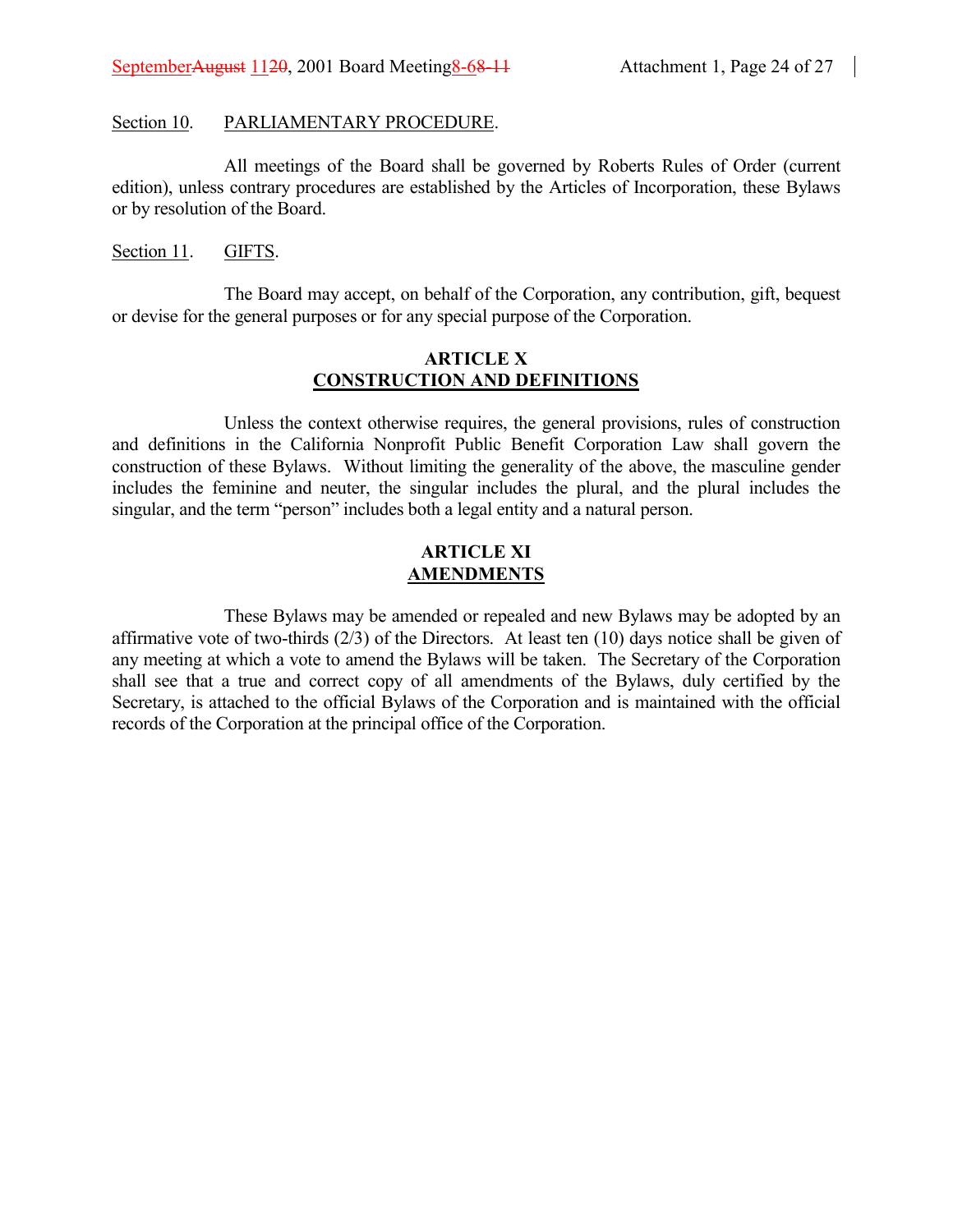# **CERTIFICATE OF SECRETARY**

The undersigned certifies that he/she is the Secretary of

a California nonprofit public benefit corporation, and that the above Bylaws are the Bylaws of the Corporation as adopted by the Board of Directors in that certain Unanimous Written Consent of the Board of Directors to Action Taken Without Meeting in Lieu of an Organizational Meeting dated as of \_\_\_\_\_\_\_\_\_\_\_\_\_\_\_\_\_\_\_\_\_, 2001.

l

Executed as of \_\_\_\_\_\_\_\_\_\_\_\_\_\_\_\_, 2001.

\_\_\_\_\_\_\_\_\_\_\_\_\_\_\_\_\_\_\_\_\_\_, Secretary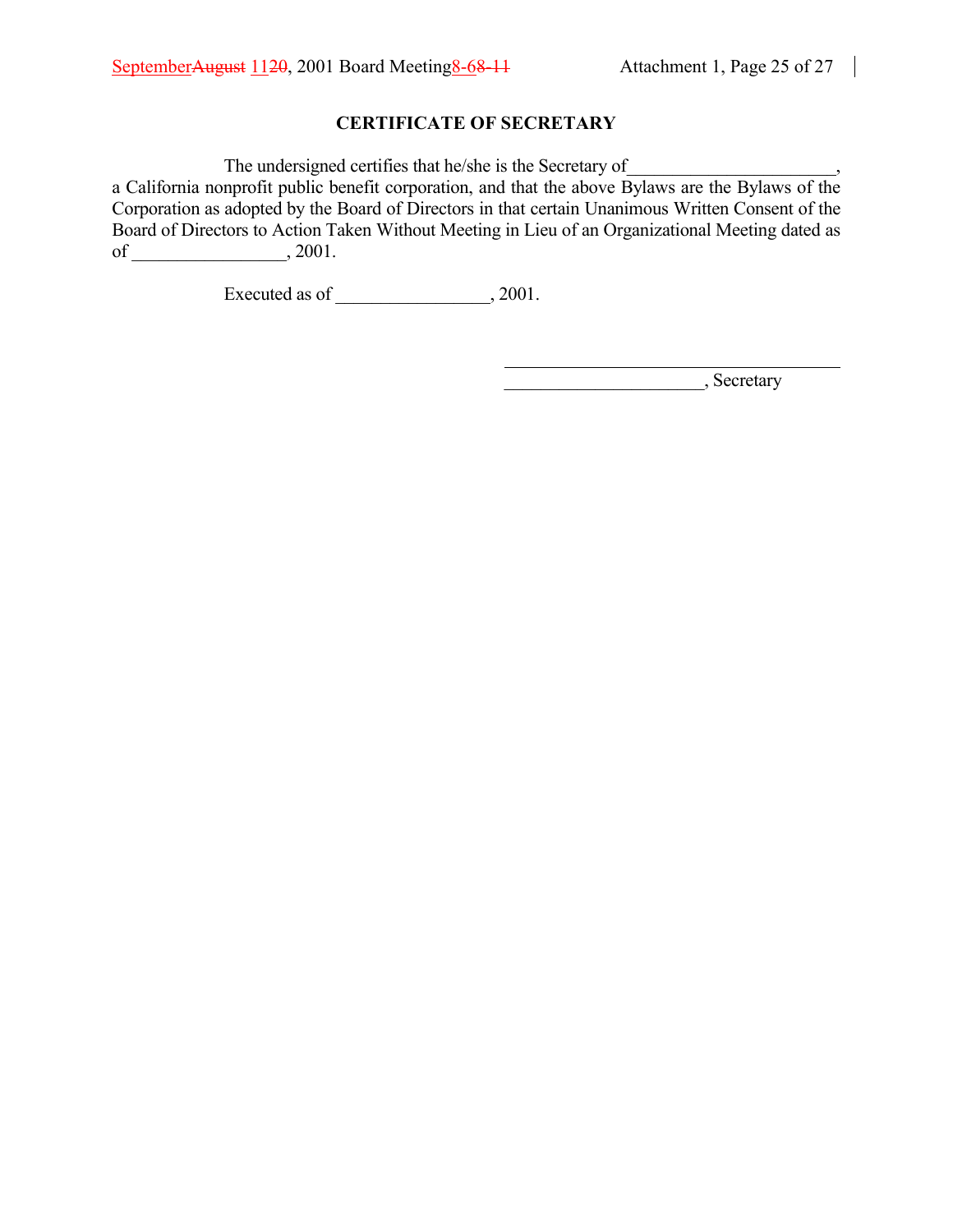#### **ARTICLES**

#### **OF**

# **INCORPORATION OF THE FOUNDATION FOR THE SOUTHERN CALIFORNIA WATER EDUCATION CENTER, a California nonprofit public benefit corporation**

I

The name of this corporation is the Foundation for the Southern California Water Education Center.

II

A. This corporation is a nonprofit public benefit corporation and is not organized for the private gain of any person. It is organized under the Nonprofit Public Benefit Corporation Law for charitable purposes.

B. This corporation is organized for the following specific purposes: To support the goals of the Metropolitan Water District through the implementation of educational, research, development, community and youth-based activities designed to enhance and increase the awareness of the environmental and economic impacts of Southern California's water supply.

III

The name and address in California of this corporation's initial agent for service of process

are:

Foundation for the Southern California Water Education Center Executive Secretary Metropolitan Water District of Southern California P.O. Box 54153 Los Angeles, California 90054-0153

#### IV

A. This corporation is organized and operated exclusively for charitable purposes within the meaning of Section 501(c)(3) of the Internal Revenue Code.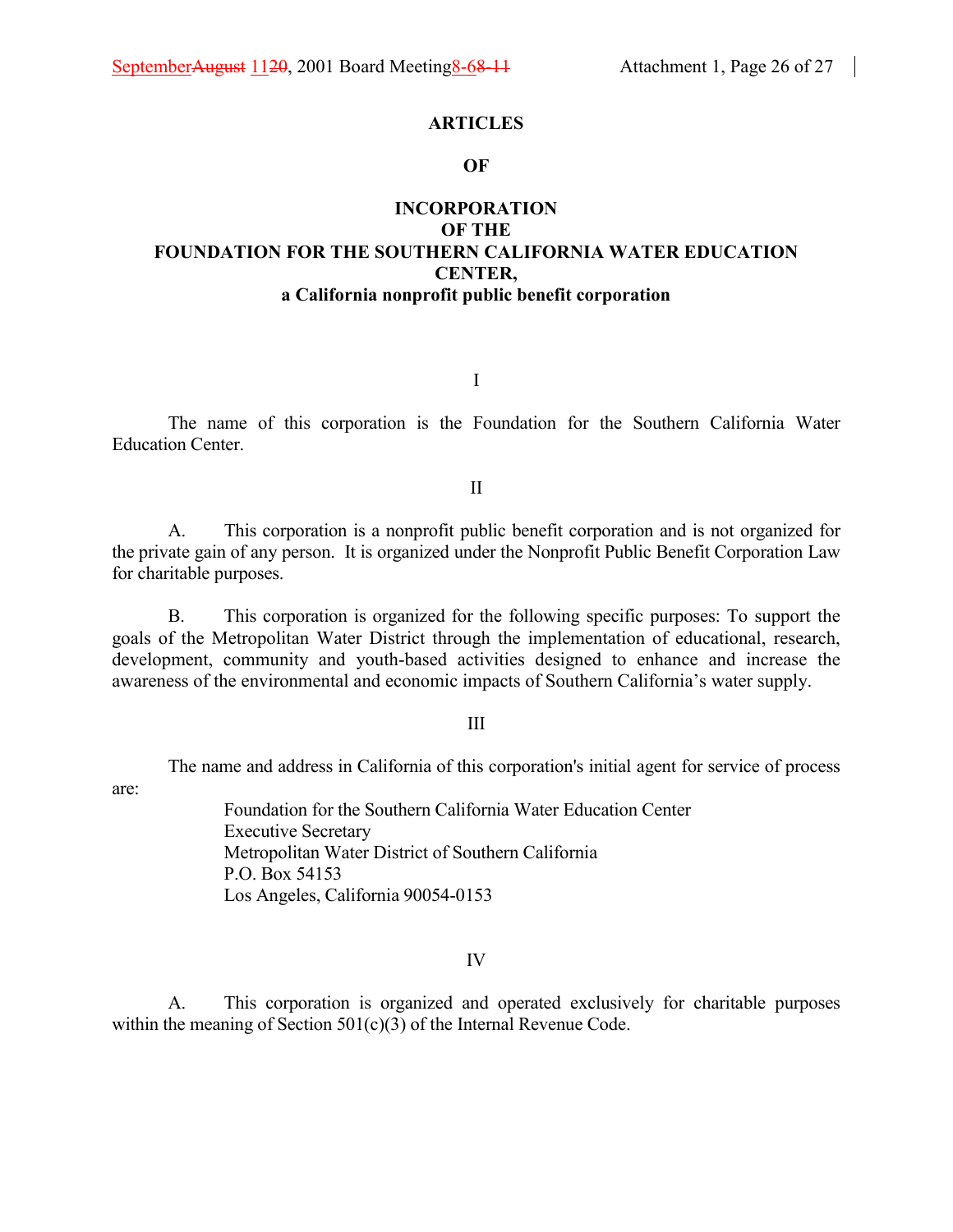B. Notwithstanding any other provisions of these Articles, this corporation shall not, except to an insubstantial degree, engage in any activities or exercise any powers that are not in furtherance of the purposes of this corporation, and this corporation shall not carry on any other activities not permitted to be carried on:

- 1. by a corporation exempt from federal income tax under Section 501(c)(3) of the Internal Revenue Code; or
- 2. by a corporation contributions to which are deductible under Section 170(c)(2) of the Internal Revenue Code.

C. No substantial part of the activities of this corporation shall consist of carrying on propaganda, or otherwise attempting to influence legislation, except as provided in Section 501(h) of the Internal Revenue Code, and this corporation shall not participate or intervene in (including the publishing or distribution of statements) any political campaign on behalf of or in opposition to any candidate for public office.

V

The property of this corporation is irrevocably dedicated to charitable purposes, and no part of the net income or assets of this corporation shall ever inure to the benefit of any director, trustee, officer, shareholder, individual or member thereof or to the benefit of any private person. Upon the dissolution and winding up of this corporation, the assets remaining after payment, or provision for payment, of all debts and liabilities of this corporation shall be distributed to the Metropolitan Water District of Southern California for purposes consistent with those of the Corporation or to a nonprofit organization, fund, foundation or corporation which is organized and operated exclusively for charitable purposes and which has established its tax exempt status under Section 501(c)(3) of the Internal Revenue Code.

l

Dated: \_\_\_\_\_\_\_\_\_\_\_\_\_\_\_\_, 2001

Executive Secretary Metropolitan Water District of Southern California, Incorporator

 $\mathcal{L}_\text{max}$ 

Approved as to form:

General Counsel